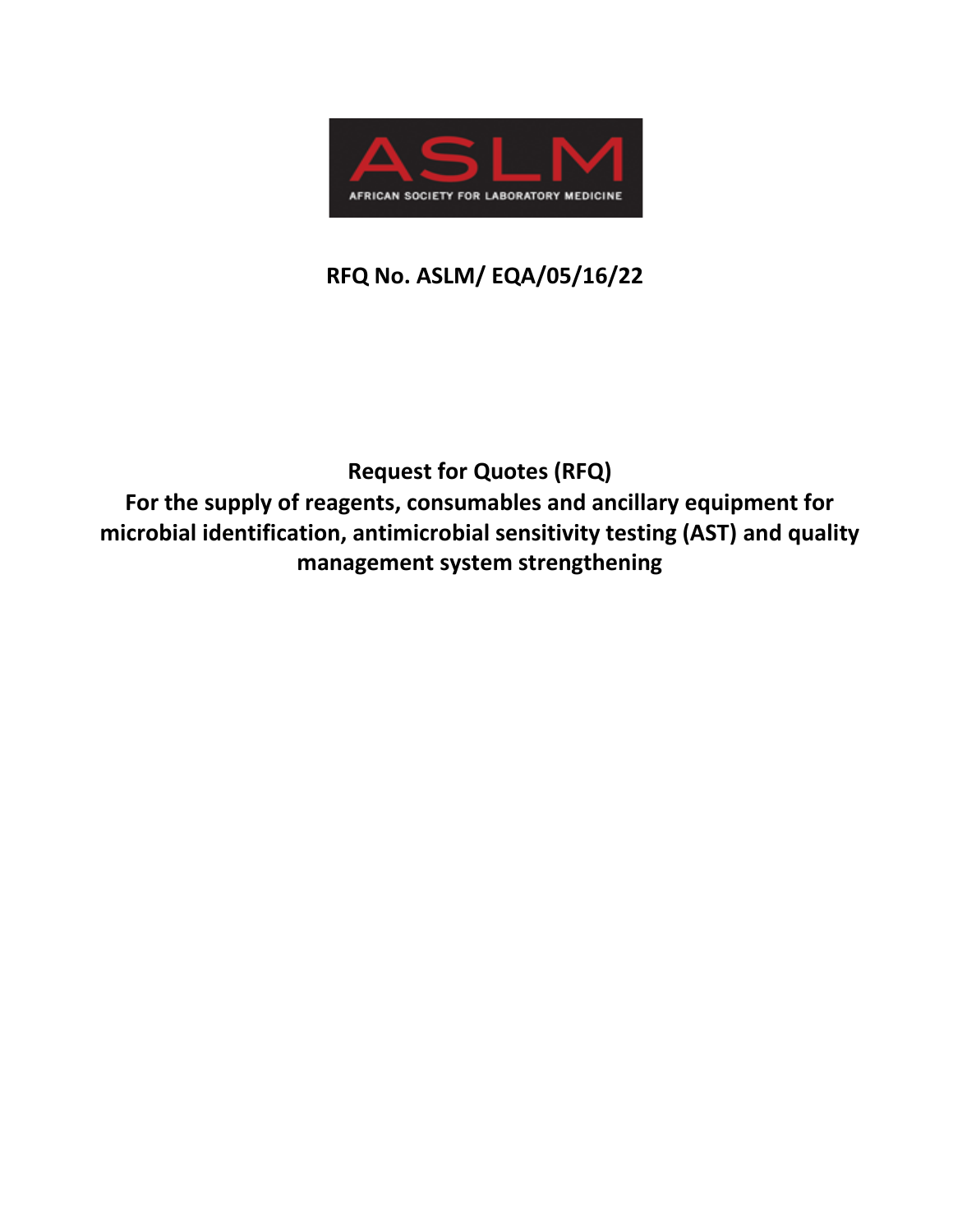## **Table of Contents**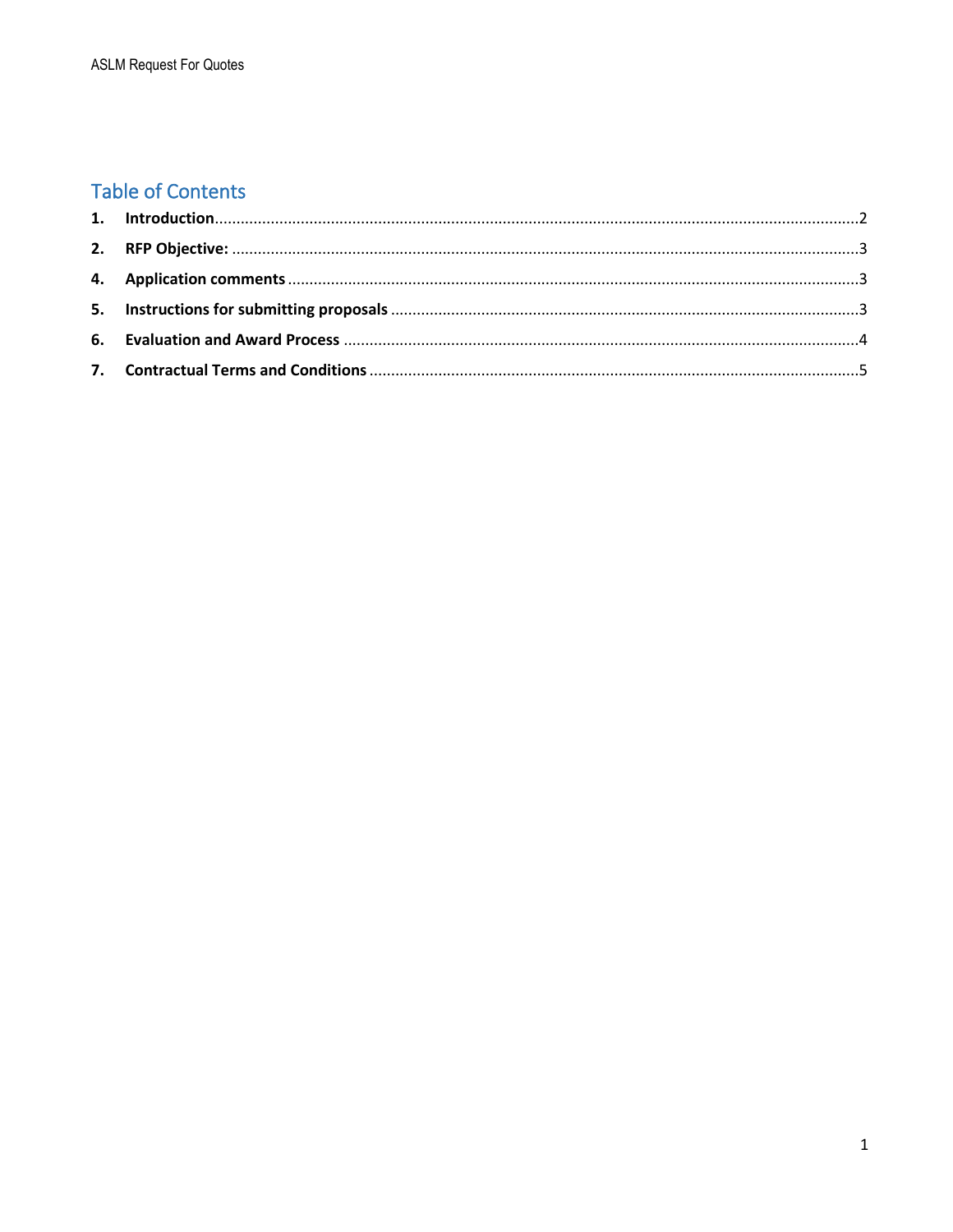#### <span id="page-2-0"></span>**1. Introduction**

The African Society for Laboratory Medicine (ASLM) is a Pan‐African professional body, working to advocate for the critical role and needs of laboratory medicine and networks throughout Africa. Medical laboratories play a pivotal role in global disease diagnosis, surveillance, outbreak investigation, initiation and monitoring of therapy, as well as research and development.

Through the Fleming Fund Regional EQA grant for Africa (EQuAFRICA), ASLM and its consortium partners, the Africa Centers for Disease Control and Prevention (Africa CDC), the National Institute of Communicable Diseases (NICD), Public Health England (PHE) and the Technical University of Denmark (DTU), are working to strengthen regional capacity to increase the availability and coverage of bacteriology external quality assessment (EQA) programmes.

Under this objective, the consortium is supporting to strengthen and improve pathogen identification, antimicrobial susceptibility testing and quality management systems in 14 African countries with a core activity being the procurement of the necessary equipment, consumables and supplies required for programme establishment (please refer to Appendix II). These equipment, supplies and reagents are primarily for microbial identification, antimicrobial sensitivity testing and quality management systems.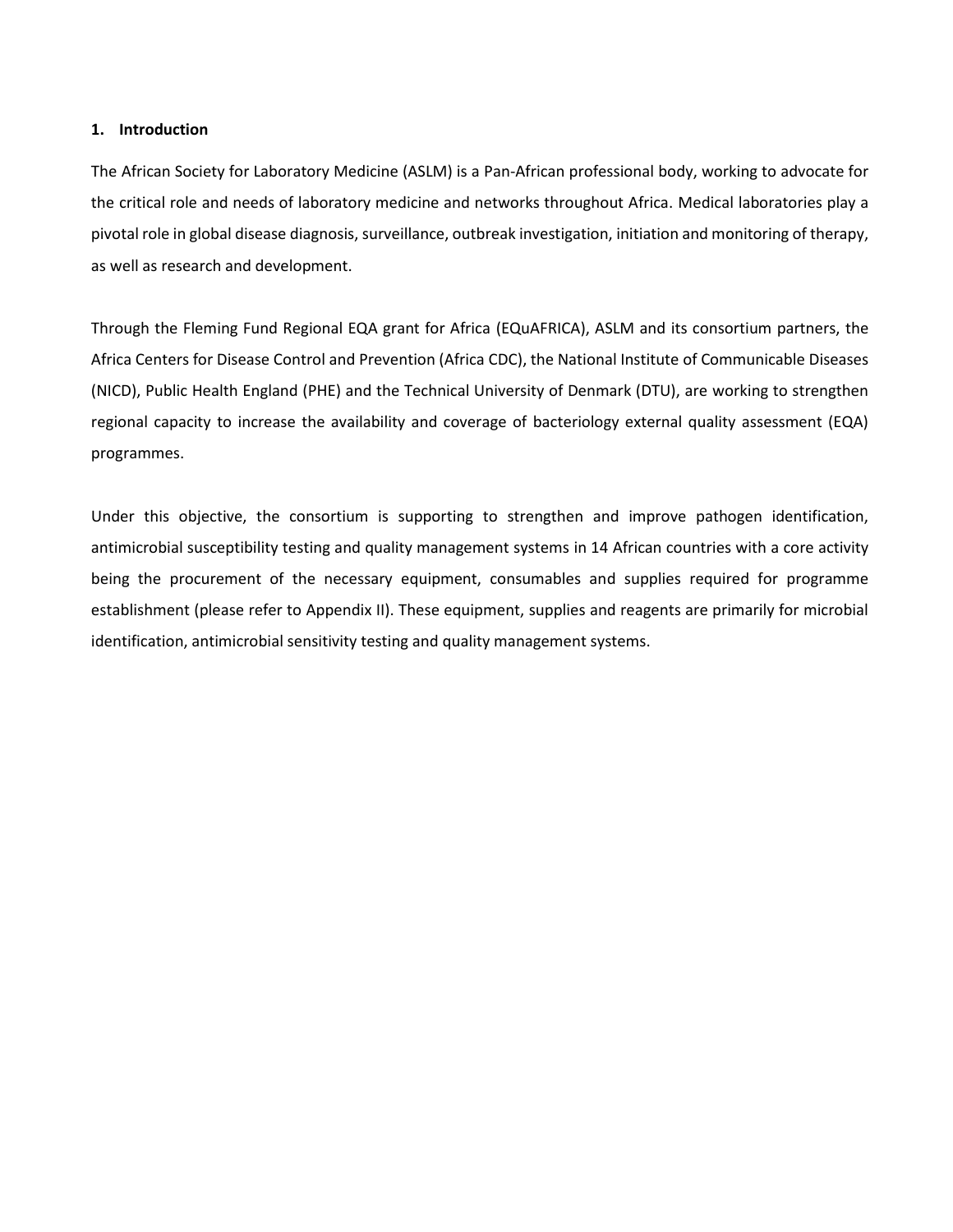#### <span id="page-3-0"></span>**2. RFQ Objective:**

The African Society for Laboratory Medicine (ASLM), through the EQuAFRICA project, is soliciting supplier(s) manufacturers, Agents, or vendor(s) – with presence and capacity in West and East Africa to submit a proposal for the timely and efficient delivery of the items in the indicative product list (attached as Appendix II to this RFQ) to the destination laboratories indicated in appendix II.

- **3. Scope of Work:** For this Requests for Quotes (RFQ) project, the requirements for the supplier(s) are to cover a wide range of multifunctional activities to provide all procurement and resources necessary including but not limited to:
	- Provide quotes for the requested items and supplies including delivery dates, methods of shipment (air and/or ocean), freight and handling fees;

All items should be supplied with at least one year of full warranty and expiry date of more than one year.

#### <span id="page-3-1"></span>**4. Application comments**

Final selection of the supplier(s) will be based on technical, cost and other considerations as deemed necessary by the scope of work. ASLM shall enter into a contract with the selected supplier(s). Duration of contracts shall be up to *August* 30<sup>th</sup>, 2022. The review shall include checking deliverables in relation to the scope of work and feedback from target country on performance of the contractor(s). Where the supplier(s) fails to meet the contract requirements, ASLM shall communicate formally of its decision.

#### <span id="page-3-2"></span>**5. Instructions for submitting quotes**

- A. The format of the submission, in response to this RFQ, must include, but not limited, to the following:
	- i. Background on the organization where the organization is affiliated/has partnerships with other institutions, a description of how this will result in effective implementation of the proposed areas of work should be included.
	- ii. How the Respondent proposes to deliver the requested items.
- B. Completed proposals shall consist of typewritten pages utilizing 12" font typing. A maximum of 3 pages for the proposal is allowed.
- C. The authorized individual representing the *Respondent* will sign and date the proposal cover sheet. The signatory agent's printed name, title, name of the organization, address, phone and fax numbers and email address must be provided. Failure to provide a signed copy of the affirmation statement below will be cause for the proposal not to be considered.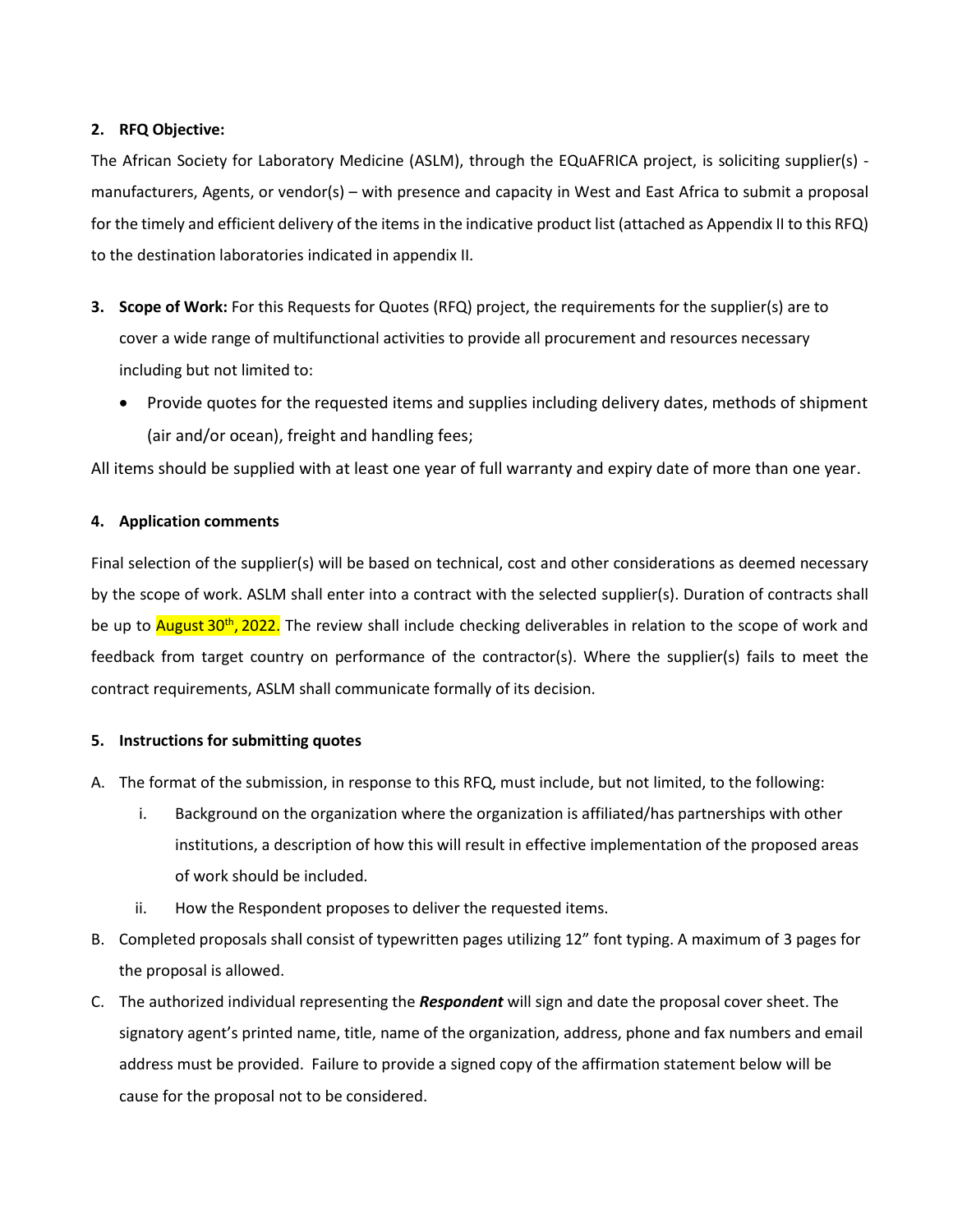*I affirm that the information within this proposal, to the best of my knowledge, is true and accurate. Further, I am duly authorized to sign and submit this proposal on behalf of this agency. I fully affirm and understand that failure to meet the requirements of this proposal at the submitted price may result in my organization's contract being terminated.* 

D. Include a certificate from FDA and/WHO for the approval or endorsement of the items to be used in a diagnostic laboratory.

Send your completed application by email to [rfpsubmission@aslm.org;](mailto:rfpsubmission@aslm.org) [Atraore@aslm.org](mailto:Atraore@aslm.org) an[d RFatchu@aslm.org](mailto:RFatchu@aslm.org) by **May 27 th , 2022 (11:59 pm EAT).**

#### **Point of contact**

Direct any written questions or request for information about this RFQ to:

Aliou Traore Procurement Manager ASLM-EQuAFRICA Tel: +233 20 518 0708 Email: Atraore@aslm.org

Raymond Fatchu Project Officer ASLM-EQuAFRICA Tel: +233 240 640 746 Email: RFatchu@aslm.org

#### <span id="page-4-0"></span>**6. Evaluation and Award Process**

A team of ASLM staff and outside experts will evaluate the applications based on preset standards relevant to the specific RFQ objectives. An evaluation matrix with assigned weighted numerical values will be used to rate each applicant. The following represents some, not all, of the criteria that will be used to the assessed feasibility of each Respondent.

- 1. Does the organization / individual have the right skill set and expertise to accomplish the required assignments?
- 2. Did the Respondent demonstrate knowledge of ASLM's project needs and objectives?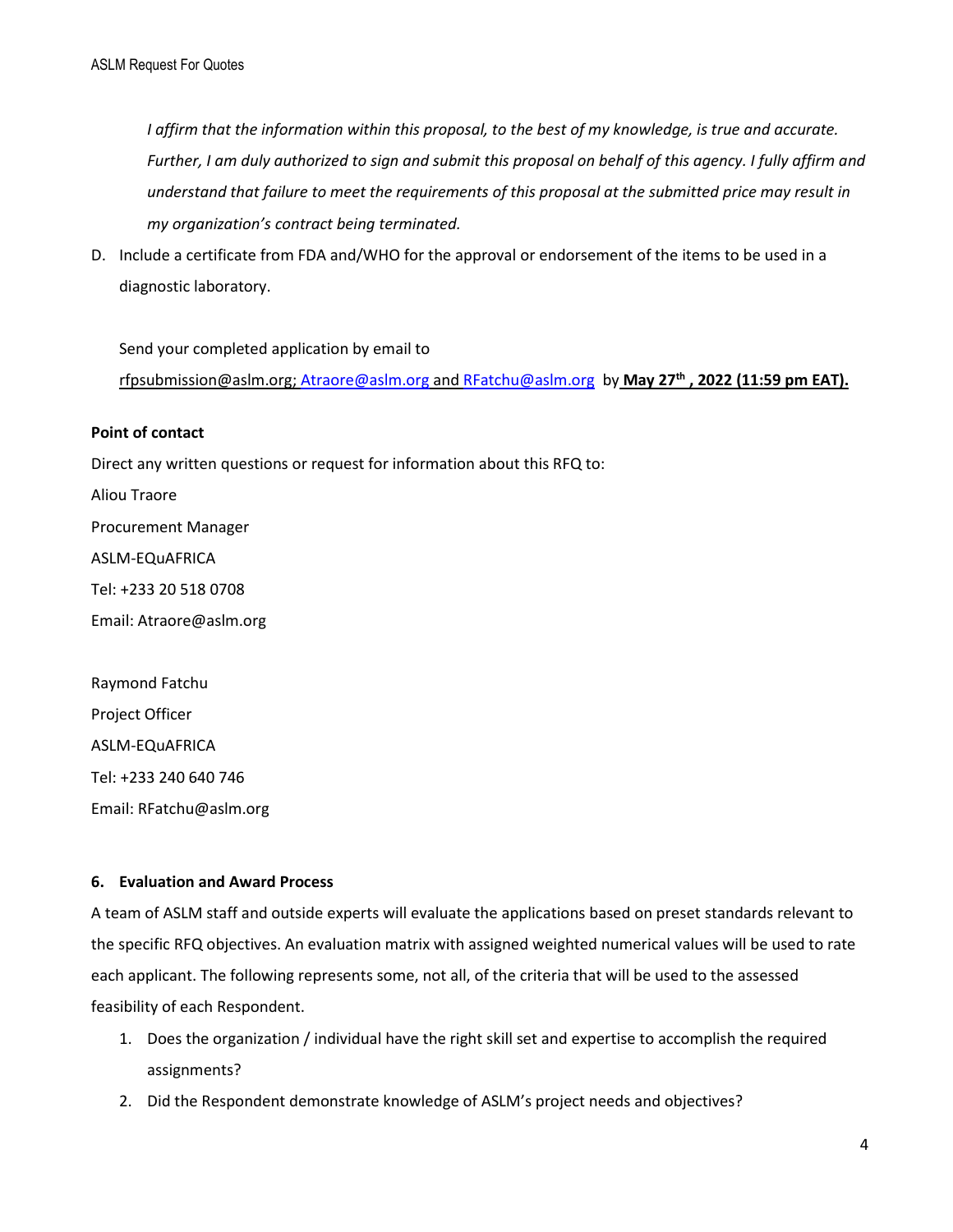ASLM reserves the right (but is not under obligation to do so) to enter into discussions with one or more Respondents in order to obtain clarifications or additional details, to suggest service delivery refinements in the proposal or other aspects of the proposal, or to negotiate the cost proposal. Formal notification to award the contract and the actual execution of the contract are subject to receipt of funds from the Fleming Fund.

Each Respondent submitting a proposal will be notified in writing or via e-mail of ASLM's decision concerning their proposal. Should your organization be recommended for acceptance, the contract shall be effective on the contract execution date and shall run until <mark>August 30<sup>th</sup>, 2022</mark>. All work must be scheduled and completed within the contract period timeframe. Any modifications or extensions must be negotiated in advance, and submitted to ASLM for review and approval. The selected Respondent's proposal, and any subsequent material submitted in response to requests for additional information, will become the basis of contractual agreements with said Respondent.

#### <span id="page-5-0"></span>**7. Contractual Terms and Conditions**

Responses must be in accordance with the guidelines as specified in this RFQ. This RFQ does not commit ASLM to accept any proposals submitted, nor is ASLM responsible for any costs incurred in the preparation of responses to this RFQ. All materials submitted in response to this RFQ or developed during the life of the contract will become the property of ASLM. The detailed itemized budget must be submitted in US dollars and will be evaluated in terms of best value to ASLM.

ASLM reserves the right to delay, amend, reissue or cancel all or part of this RFQ at any time without prior notice. ASLM discourages ex parte communication with any Board Member, the public and/or staff member after the deadline for the receipt of proposals. ASLM will be under no obligation to reveal, or discuss with any Respondent on how a proposal was assessed, or to provide any other information relative to the selection process. Respondents whose proposals are not selected will be notified in writing and shall have no claim whatsoever for any kind of compensation.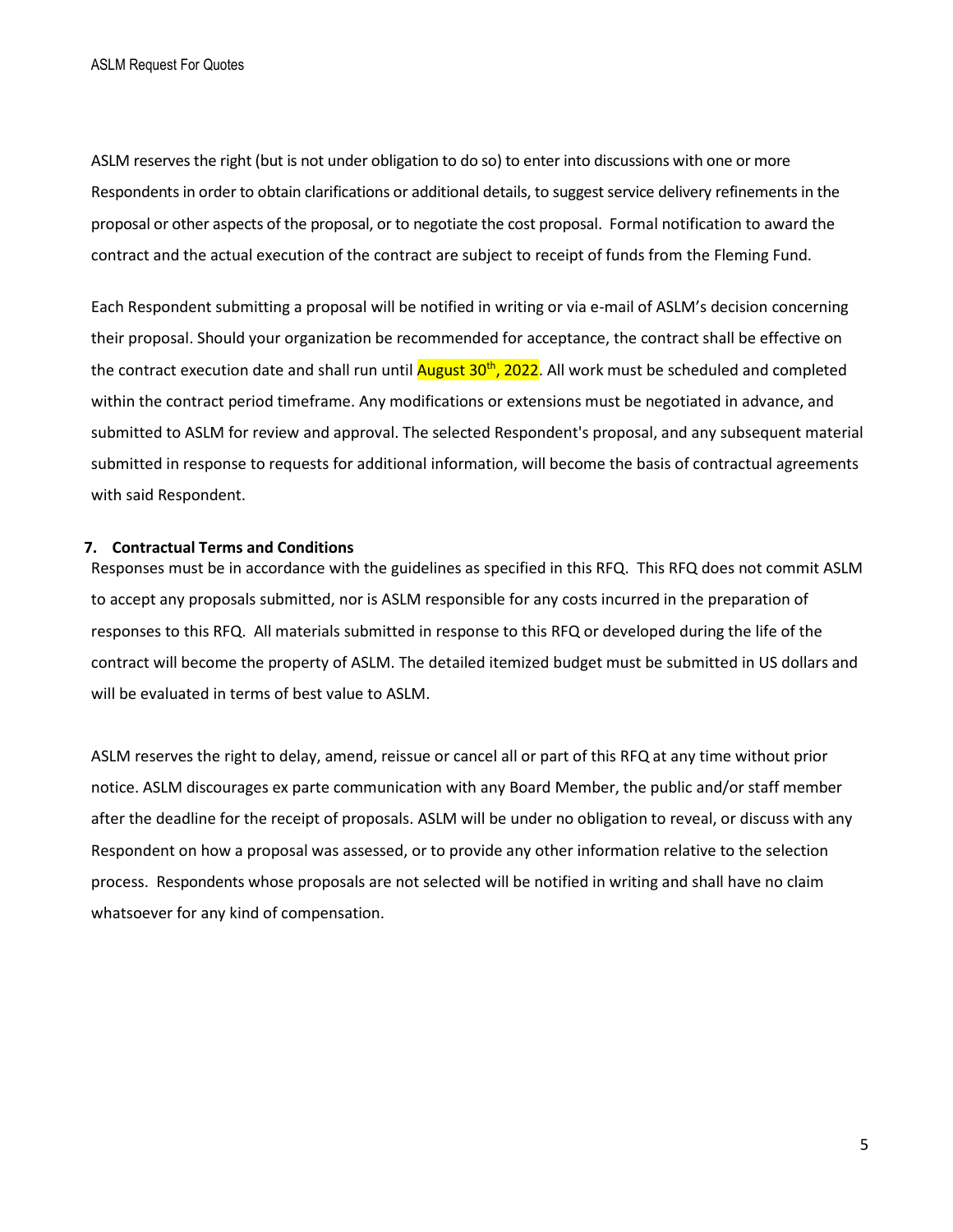### **Appendix I**

#### General conditions

#### **WARRANTY**

- The supplier warrants that the items provided by the supplier will be free from defects.
- If not mentioned elsewhere in the PO or the SA, the warranty for any delivered items will not be less than one year from the date of accepting the delivered items. Supplier has to submit a warranty certificate with the invoice and a copy of it to the HAAD's procurement section.

#### **PAYMENT**

- The Purchase Order number must be quoted on all the documents and copy of the Purchase Order and Original Delivery Note should be attached with the invoice.
- The authority will make payment no later than 30 days from the date of receiving invoice.
- All original invoices must be submitted to the Manager of the Finance Department at ASLM.

#### **DELIVERY DESTINATIONS**

- **Cameroon**
	- o LAQUITINIE HOSPITAL CENTRAL LABORATORY (Hôpital Laquintinie de Douala)-HLD (HH), **Contact person:** Dr. MEDI SIKE Email: [chritingm@yahoo.fr](mailto:chritingm@yahoo.fr) Tel: 699196274 MBPILLE LANKO ANDRE GUILLAUME Email[: lankopill@yahoo.fr](mailto:lankopill@yahoo.fr) Tel: 699929895
	- o The Yaoundé University Teaching Hospital Laboratory (CHUY). **Contact person:** Pr NGONSU Hortense Tel: 677933270 Email[: hgonsu@gmail.com](mailto:hgonsu@gmail.com)
	- o Hospital Central de Yaounde/Yaounde Central hospital (HCY) **Contact person:** Dr NKE ATEBA Gisèle Tel: 677926153
	- o NPHRL **Contact person:** Pr.OKOMO Marie Claire A Email[: okomo2015@yahoo.fr](mailto:okomo2015@yahoo.fr) Dr. Amina AL Maye Bit Younouss Email[: bityounoussamina@yahoo.fr](mailto:bityounoussamina@yahoo.fr) Tel: 675025262
	- o Central Veterinary Laboratory **Contact person:** Dr Abel Wade Email: [abelwade@gmail.com](mailto:abelwade@gmail.com)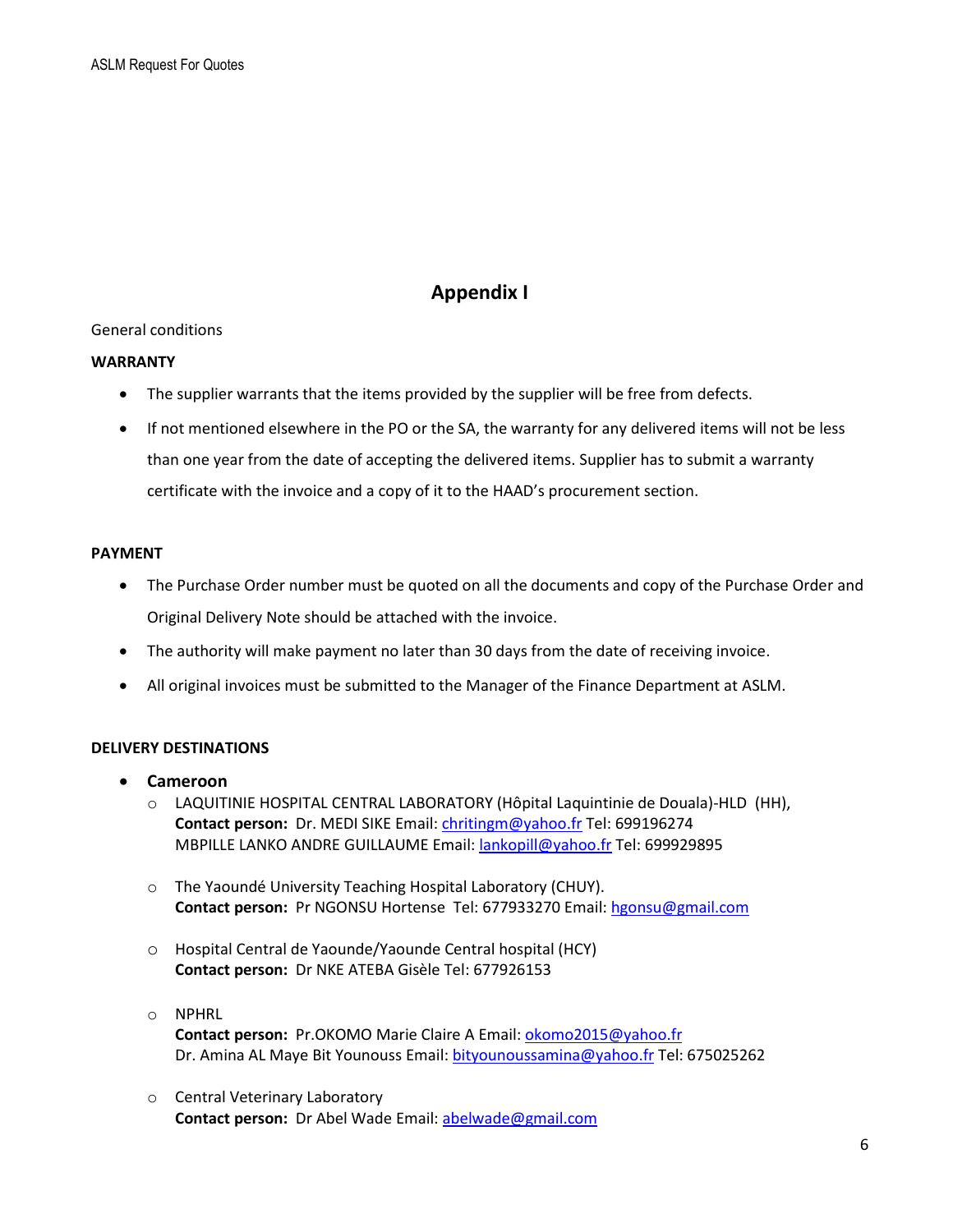Dr. DAH Isaac Email: dah isaac@yahoo.fr Tel: 690905682

o The Yaoundé General Hospital laboratory/ Hospital general de Yaounde (HGY) **Contact person:** Dr NGONGANG Marie Paule Tel: 696782480 Email: mngongang@gmail.com

#### • **Nigeria**

- o UCTH AMR NRL**: Contact person:** Dr Ubong Tel: 0813 737 2597. Email[: ubong4dr@yahoo.com](mailto:ubong4dr@yahoo.com)
- o **National Veterinary Research Institute, K-Vom, Jos-Plateau Contact person:** Dr idowu Email[: dridowu4u@yahoo.com](mailto:dridowu4u@yahoo.com) Tel: +234 803 366 9580

#### • **Ghana**

o National Food Safety and AMR Reference Laboratory for Animal Health (Aquatic & Terrestrial) **Contact person:** Dr Boikikimoto Cell: +233244289782 Email: [boikikimoto@gmail.com](mailto:boikikimoto@gmail.com)

#### • **Malawi**

o Central Veterinary Laboratory

**Contact person:** Dr Joseph Nkhoma, joemnkhoma@gmail.com , +265884562763

#### • **Zambia**

o Central Veterinary Research Institute **Contact person:** Dr Frederick Banda Cell : +260 97 7429582: Email: fredrickbanda@yahoo.com

#### • **Kenya**

- o AMREF AFRICA- KENYA The East African Regional External Quality Assessment Scheme (EA-REQAS), Amref Health Africa Kenya country office and global headquarters, Wilson Airport along Lang'ata Road, P.O. Box 27691 - 00506, Nairobi, Kenya **Contact person:** Mr. Dennis M. Mwiti, dennis.mwiti@amref.org, +254 702 034 799
- o Kakamega Central Government Hospital **Contact person:** Violet Kisasato, 0722 931801, viokisato@gmail.com
- o National Microbiology Reference Laboratory. **Contact person:** Jedida Kahura; Susan.githii@yahoo.com , 0722 849605

#### • **Ethiopia**

o Ethiopian Public Health Institute, National bacteriology and mycology reference laboratory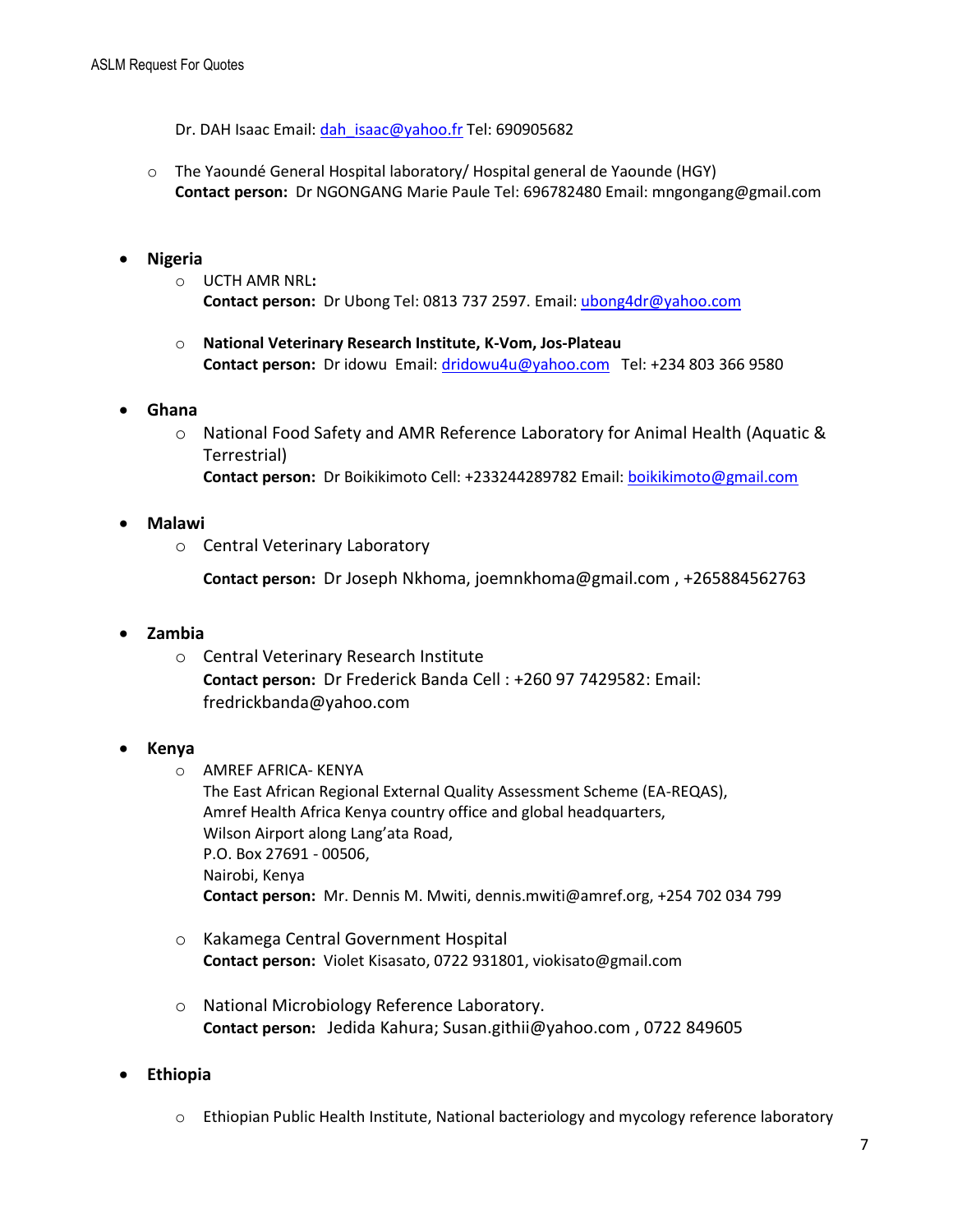**Contact person:** Degefu Beyene Email: [degefuf@gmail.com](mailto:degefuf@gmail.com) Tel: +251921841174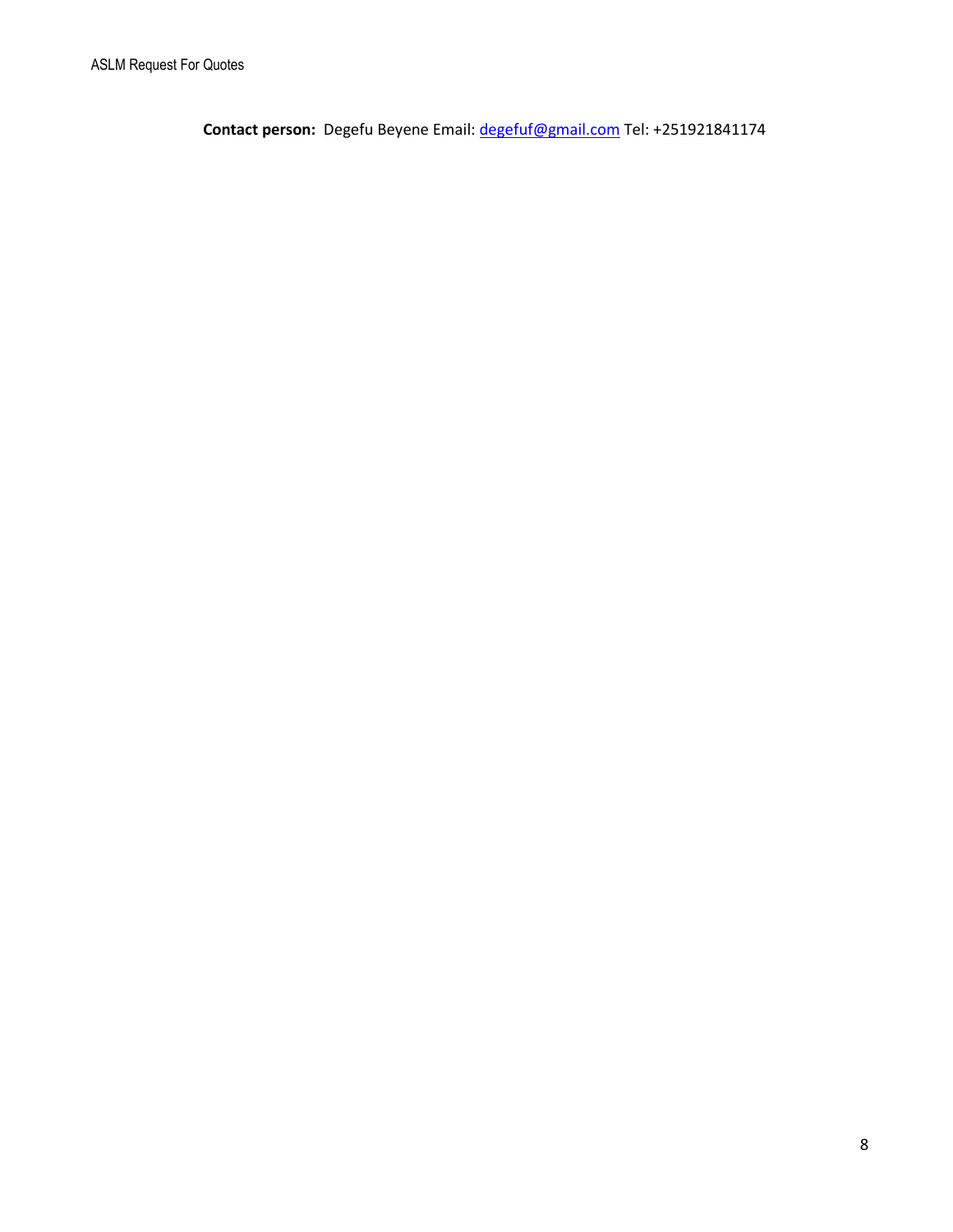## **Appendix II**

This section provides details of the indicative list of laboratory equipment, reagents and consumables required by the African Society for Laboratory Medicine. The selected vendor(s) will be required to deliver the required items/quantities in each country. Please note that the quantities may be modified taking into account the slight differences in the needs of the two laboratories and this will be discussed with the selected vendor(s).

#### **Indicative Laboratory list of items required by**

- **Cameroon**
	- o LAQUITINIE HOSPITAL CENTRAL LABORATORY (Hôpital Laquintinie de Douala)-HLD (HH),
	- o The Yaoundé University Teaching Hospital Laboratory (CHUY).
	- o Hospital Central de Yaounde/Yaounde Central hospital (HCY)
	- o NPHRL
	- o Central Veterinary Laboratory
	- o The Yaoundé General Hospital laboratory/ Hospital general de Yaounde (HGY)
	- o LAQUITINIE HOSPITAL CENTRAL LABORATORY (Hôpital Laquintinie de Douala)-HLD (HH)

#### • **Nigeria**

- o UCTH AMR NRL (Bacteriology) Calabar
- o National Veterinary Research Institute, K-Vom, Jos-Plateau

#### • **Ghana**

o National Food Safety and AMR Reference Laboratory for Animal Health (Aquatic & Terrestrial)

#### • **Malawi**

o Central Veterinary Laboratory

#### • **Zambia**

- o Central Veterinary Research Institute
- **Kenya**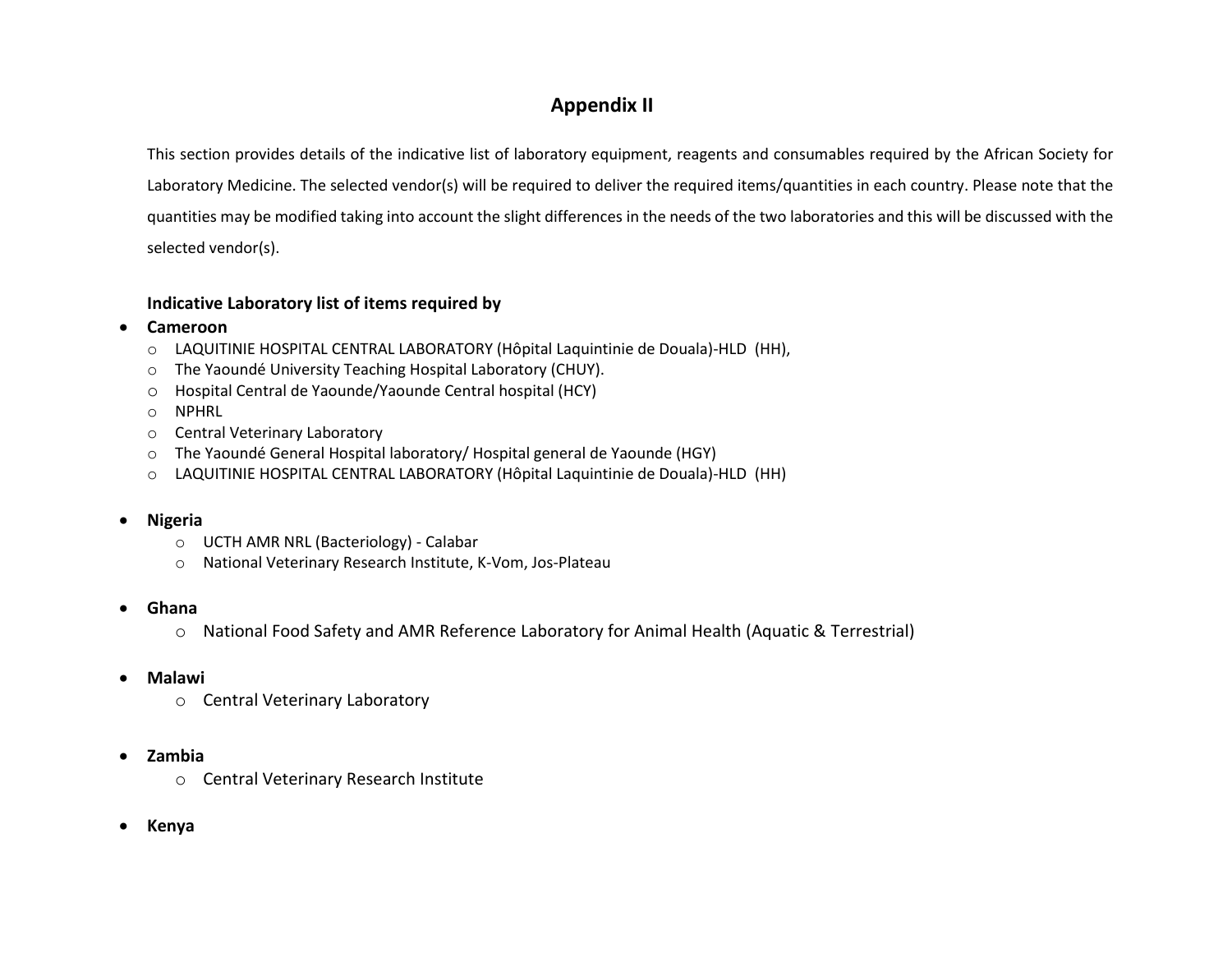#### ASLM Request For Quotes

- o AMREF AFRICA- KENYA
- o Kakamega Central Government Hospital
- **Ethiopia**
	- o Ethiopian Public Health Institute, National bacteriology and mycology reference laboratory

See RFQ list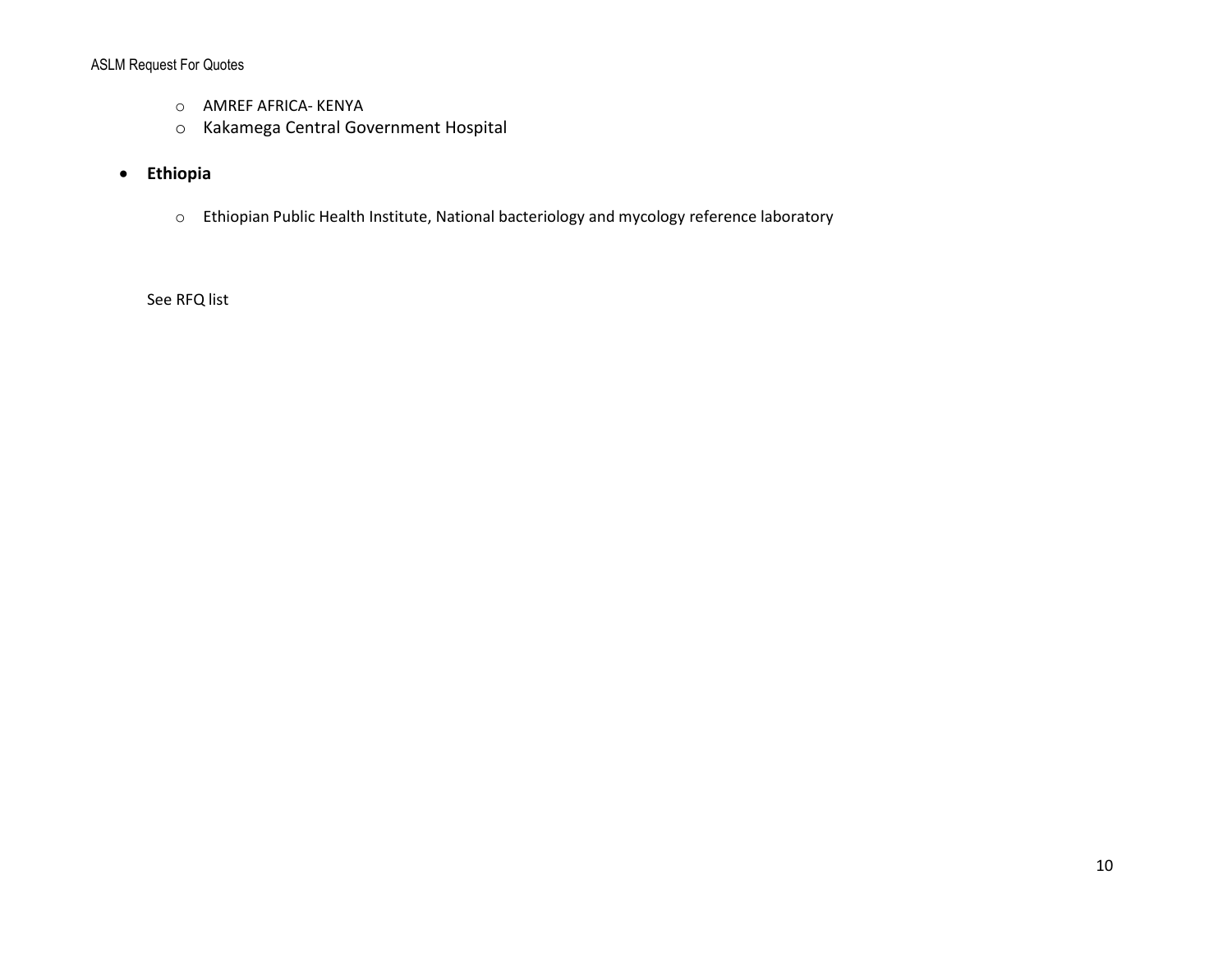|                            |                          | REAGENT LIST FOR COUNTRY LEVEL FACILITY SUPPORT                                |                                                                                                   |                                                                              |                                    |
|----------------------------|--------------------------|--------------------------------------------------------------------------------|---------------------------------------------------------------------------------------------------|------------------------------------------------------------------------------|------------------------------------|
| <b>COUNTRY</b>             | <b>FACILITY</b>          | <b>ITEM</b>                                                                    | SPECIFICATION                                                                                     | Quantity                                                                     | <b>CATEGORY</b>                    |
| ENYA)<br><b>ENYA</b>       | AMREF<br>AMREF           | AMIKACIN<br>AMOXICILLIN-CLAVULANIC ACID                                        | Standard disl<br>Standard disk                                                                    | For 150 test<br>For 150 test                                                 | Antibiotic disc<br>Antibiotic disc |
| ENYA)                      | AMREF                    | AMPICILLIN                                                                     | Standard disk                                                                                     | For 150 test                                                                 | Antibiotic disc                    |
| <b>ENYA</b>                | AMREF                    | AZITHROMYCIN                                                                   | Standard disk                                                                                     | For 150 test                                                                 | Antibiotic disc                    |
| ENYA)                      | AMREF                    | CEFEPIME                                                                       | Standard disk                                                                                     | For 150 test                                                                 | Antibiotic disc                    |
| <b>ENYA</b>                | AMREF                    | <b>EFIXIME</b>                                                                 | Standard disk                                                                                     | For 150 test                                                                 | Antibiotic disc                    |
| ENYA)                      | AMREF                    | CEFTRIAXONE                                                                    | Standard disk                                                                                     | For 150 test                                                                 | Antibiotic disc                    |
| <b>ENYA</b>                | AMREF                    | CEFOXITIN                                                                      | Standard disk                                                                                     | For 150 test                                                                 | Antibiotic disc                    |
| <b>ENYA</b>                | AMREF                    | CEFTAZIDIME                                                                    | Standard disk                                                                                     | For 150 test                                                                 | Antibiotic disc                    |
| <b>ENYA</b><br><b>ENYA</b> | AMREF<br>AMREF           | CIPROFLOXACIN<br>CLINDAMYCIN                                                   | Standard disk<br>Standard disk                                                                    | For 150 test<br>For 150 test                                                 | Antibiotic disc<br>Antibiotic disc |
| ENYA)                      | AMREF                    | CO-TRIMOXAZOLE                                                                 | Standard disk                                                                                     | For 150 test                                                                 | Antibiotic disc                    |
| ENYA)                      | AMREF                    | DAPTOMYCIN                                                                     | standard disk                                                                                     | For 150 test                                                                 | Antibiotic disc                    |
| ENYA)                      | AMREF                    | <b>DORIPENEM</b>                                                               | Standard disk                                                                                     | For 150 test                                                                 | Antibiotic disc                    |
| ENYA                       | AMREF                    | <b>DOXYCYCLINE</b>                                                             | Standard disk                                                                                     | For 150 test                                                                 | Antibiotic disc                    |
| ENYA                       | AMREF                    | ERTAPENEM                                                                      | Standard disk                                                                                     | For 150 test                                                                 | Antibiotic disc                    |
| <b>ENYA</b>                | AMREF                    | ERYTHROMYCIN                                                                   | Standard disk                                                                                     | For 150 test                                                                 | Antibiotic disc                    |
| <b>ENYA</b>                | AMREF                    | <b>GENTAMICIN</b><br><b>IMIPENEM</b>                                           | Standard disk                                                                                     | For 150 test                                                                 | Antibiotic disc                    |
| ENYA<br>ENYA)              | AMREF<br>AMREF           | LEVOFLOXACIN                                                                   | Standard disk<br>standard disk                                                                    | For 150 test<br>For 150 test                                                 | Antibiotic disc<br>Antibiotic disc |
| ENYA)                      | AMREF                    | LINEZOLID                                                                      | Standard disk                                                                                     | For 150 test                                                                 | Antibiotic disc                    |
| ENYA                       | AMREF                    | MEROPENEM                                                                      | Standard disk                                                                                     | For 150 test                                                                 | Antibiotic disc                    |
| ENYA                       | AMREF                    | MINOCYCLINE                                                                    | Standard disk                                                                                     | For 150 test                                                                 | Antibiotic disc                    |
| <b>ENYA</b>                | AMREF                    | OFLOXACIN                                                                      | Standard disk                                                                                     | For 150 test                                                                 | Antibiotic disc                    |
| KENYA                      | AMREF                    | OXACILLIN                                                                      | Standard disk                                                                                     | For 150 test                                                                 | Antibiotic disc                    |
| <b>ENYA</b>                | AMREF                    | PIPERACILLIN/TAZOBACTAM                                                        | Standard disk                                                                                     | For 150 test                                                                 | Antibiotic disc                    |
| (ENYA<br><b>ENYA</b>       | AMREF<br>AMREF           | SPECTINOMYCIN<br>TEICOPLANIN                                                   | Standard disk<br>Standard disk                                                                    | For 150 test<br>For 150 test                                                 | Antibiotic disc                    |
| <b>ENYA</b>                | AMREF                    | TETRACYCLINE                                                                   | Standard disk                                                                                     | For 150 test                                                                 | Antibiotic disc<br>Antibiotic disc |
| ENYA                       | AMREF                    | TIGECYCLINE                                                                    | standard disk                                                                                     | For 150 test                                                                 | Antibiotic disc                    |
| ENYA                       | AMREF                    | VANCOMYCIN                                                                     | Standard disk                                                                                     | For 150 test                                                                 | Antibiotic disc                    |
| ENYA)                      | AMREF                    | Petri dishes                                                                   |                                                                                                   | 90mm x 15mm in dimension 1000 pcs                                            | Consumables                        |
| <b>ENYA</b>                | AMREF                    | Sterile calibrated Loops - disposable                                          |                                                                                                   | 10 microliters (500 pcs)                                                     | Consumables                        |
| <b>ENYA</b>                | AMREF                    | Sterile calibrated Loops - disposable                                          |                                                                                                   | 1 microliters (500 pcs)                                                      | Consumables                        |
| <b>ENYA</b>                | AMREF                    | Calibrated Nichrome wire loops - reusable                                      |                                                                                                   | 10 microliters (5 pcs)                                                       | Consumables                        |
| <b>ENYA</b><br>ENYA        | AMREF<br>AMREF           | Calibrated Nichrome wire loops - reusable<br>Electronic wire loop sterilizer   |                                                                                                   | 1 microliters (5 pcs)<br>. pc                                                | Consumables<br>consumables         |
| ENYA                       | AMREF                    | Injection vials (for freeze drying 2ml)                                        |                                                                                                   | 1000pcs                                                                      | Consumables                        |
| ENYA)                      | AMREF                    | Injection vials (for freeze drying 5ml)                                        |                                                                                                   | 1000pcs                                                                      | Consumables                        |
| ENYA                       | AMREF                    | Freeze drying rubber bungs (2ml)                                               |                                                                                                   | L000pcs                                                                      | Consumables                        |
| ENYA)                      | AMREF                    | Freeze drying rubber bungs (5ml)                                               |                                                                                                   | 1000pcs                                                                      | Consumables                        |
| <b>ENYA</b>                | AMREF                    | Aluminium closures (for 5ml vials)                                             |                                                                                                   | 1000pcs                                                                      | Consumables                        |
| <b>ENYA</b>                | AMREF                    | Aluminium closures (for 2ml vials)                                             |                                                                                                   | 1000pcs                                                                      | Consumables                        |
| ENYA<br><b>ENYA</b>        | AMREF<br>AMREF           | Skim milk with inositol for freeze drying                                      |                                                                                                   | Lx500g                                                                       | Consumables                        |
| <b>ENYA</b>                | AMREF                    | Oxoid Blood Agar Base<br>Oxoid MacConkey agar                                  | Dehydrated - Oxoid (at least 24 months shelf li<br>Dehydrated - Oxoid (at least 24 months shelf l | 1x500g at least 24 months shelf life<br>1x500g at least 24 months shelf life | Culture media<br>Culture media     |
| <b>ENYA</b>                | AMREF                    | Oxoid Mueller Hinton agar                                                      | Dehydrated - Oxoid (at least 24 months shelf                                                      | 1x500g at least 24 months shelf life                                         | Culture media                      |
| ENYA)                      | AMREF                    | Oxoid Mueller Hinton agar with defibrinated horse blood (MH-F EUCAST)          | Dehydrated - Oxoid (at least 24 months shelf I                                                    | 1x500g at least 24 months shelf life                                         | Culture media                      |
| ENYA                       | AMREF                    | Oxoid TCBS agar                                                                | Dehydrated - Oxoid (at least 24 months shelf li                                                   | 1x500g at least 24 months shelf life                                         | Culture media                      |
| KENYA                      | AMREF                    | Oxoid XLD agar                                                                 | Dehydrated - Oxoid (at least 24 months shelf I                                                    | 1x500g at least 24 months shelf life                                         | Culture media                      |
| ENYA                       | AMREF                    | Oxoid Selenite F broth                                                         | Dehydrated - Oxoid (at least 24 months shelf                                                      | 1x500g at least 24 months shelf life                                         | Culture media                      |
| <b>ENYA</b>                | AMREF                    | Oxoid Alkaline peptone water                                                   | Dehydrated - Oxoid (at least 24 months shelf I                                                    | 1x500g at least 24 months shelf life                                         | Culture media                      |
| <b>ENYA</b>                | AMREF<br>AMREF           | Oxoid CLED agar                                                                | Dehydrated - Oxoid (at least 24 months shelf li                                                   | 1x500g at least 24 months shelf life                                         | Culture media                      |
| <b>ENYA</b><br>ENYA)       | AMREF                    | Oxoid Brain heart infusion<br>Oxoid Tryptone Soy Broth                         | Dehydrated - Oxoid (at least 24 months shelf<br>Dehydrated - Oxoid (at least 24 months shelf li   | 1x500g at least 24 months shelf life<br>1x500g at least 24 months shelf life | Culture media<br>Culture media     |
| <b>ENYA</b>                | AMREF                    | Typing sera for salmonellae                                                    |                                                                                                   | set at least 12 months shelf life                                            | Reagent                            |
| ENYA)                      | AMREF                    | Typing sera for shigella                                                       |                                                                                                   | set at least 12 months shelf life                                            | Reagent                            |
| <b>ENYA</b>                | AMREF                    | Typing sera for vibrio                                                         |                                                                                                   | set at least 12 months shelf life                                            | Reagent                            |
| ENYA)                      | AMREF                    | Gentian Violet/Crystal violet solution                                         |                                                                                                   | bottle at least 12 months shelf life                                         | Reagent                            |
| ENYA                       | AMREF                    | Gram's Iodine solution                                                         |                                                                                                   | L bottle at least 12 months shelf life                                       | Reagent                            |
| <b>ENYA</b>                | AMREF                    | Safranin solution                                                              |                                                                                                   | bottle at least 12 months shelf life                                         | Reagent                            |
| <b>ENYA</b><br><b>ENYA</b> | AMREF                    | Methanol<br>Bruker IVD Bacterial Test Standard(5 tubes)                        |                                                                                                   | bottle at least 12 months shelf life<br>PKT/5-3                              | Reagent<br>Antibiotic disc         |
| <b>ENYA</b>                | CVL<br><b>CVL</b>        | Ampicillir                                                                     | 25mcg, catridge of 50 disks, oxoid                                                                | 10                                                                           | Antibiotic disc                    |
| <b>KENYA</b>               | <b>CVL</b>               | Gentamicin                                                                     | 10mcg, catridge of 50 disks, oxoid                                                                | 10                                                                           | Antibiotic disc                    |
| ENYA)                      | CVL                      | Co-trimoxazole                                                                 | 25mcg, catridge of 50 disks, oxoid                                                                | 10                                                                           | Antibiotic disc                    |
| <b>ENYA</b>                | <b>CVL</b>               | Tetracycline                                                                   | 25mcg, catridge of 50 disks, oxoid                                                                | 10                                                                           | Antibiotic disc                    |
| <b>KENYA</b>               | <b>CVL</b>               | Cefoxitin                                                                      | 30 µg catridge of 50 disks, oxoid                                                                 | 10                                                                           | Antibiotic disc                    |
| <b>ENYA</b>                | <b>CVL</b>               | Cefotaxime                                                                     | 30 µg catridge of 50 disks, oxoid                                                                 | 10                                                                           | Antibiotic disc                    |
| <b>ENYA</b><br><b>ENYA</b> | <b>CVL</b>               | Imipenem<br>Piperacillin                                                       | 10 µg catridge of 50 disks, oxoid                                                                 | 10<br>10                                                                     | Antibiotic disc                    |
| ENYA                       | CVL<br><b>CVL</b>        | Minocycline                                                                    | 110µg catridge of 50 disks, oxoid<br>30 µg catridge of 50 disks, oxoid                            | 10                                                                           | Antibiotic disc<br>Antibiotic disc |
| ENYA                       | CVL                      | Nalidixic acid                                                                 | 30 µg catridge of 50 disks, oxoid                                                                 | 10                                                                           | Antibiotic disc                    |
| <b>ENYA</b>                | <b>CVL</b>               | Meropenem                                                                      | 10 µg catridge of 50 disks, oxoid                                                                 | 10                                                                           | Antibiotic disc                    |
| <b>KENYA</b>               | <b>CVL</b>               | Oxacillin                                                                      | 1mcg, catridge of 50 disks, oxoid                                                                 | 10                                                                           | Antibiotic disc                    |
| <b>ENYA</b>                | <b>CVL</b>               | Doxycycline                                                                    | 5µg, catridge of 50 disks, oxoid                                                                  | 10                                                                           | Antibiotic disc                    |
| <b>ENYA</b>                | <b>CVL</b>               | Ciprofloxacin                                                                  | 5mcg, catridge of 50 disks, oxoid                                                                 | 10                                                                           | Antibiotic disc                    |
| <b>ENYA</b><br><b>ENYA</b> | CVL<br><b>CVL</b>        | Streptomycin                                                                   | 10mcg, catridge of 50 disks, oxoid                                                                | 10<br>10                                                                     | Antibiotic disc                    |
| ENYA)                      | CVL                      | Amoxicillin clavunalic acid<br>Kanamycin                                       | 30mcg, catridge of 50 disks, oxoid<br>30mcg, catridge of 50 disks, oxoid.                         | 10                                                                           | Antibiotic disc<br>Antibiotic disc |
| ENYA                       | CVL                      | NMIC/ID 431 Gram negative-ID/AST COMBO panel( ID and 85 well well AST)-449040  | <b>BD Phoenix</b>                                                                                 | PKT/25-8                                                                     | Reagent                            |
| ENYA)                      | CVL                      | PMIC/ID 111 Gram negative-ID/AST COMBO panel( ID and 85 well well AST)-449038  | <b>BD Phoenix</b>                                                                                 | PKT/25-10                                                                    | Reagent                            |
| <b>ENYA</b>                | <b>CVL</b>               | AST broth-246003                                                               | <b>BD Phoenix</b>                                                                                 | PKT/100-19                                                                   | Reagent                            |
| KENYA                      | <b>CVL</b>               | ID broth-246001                                                                | <b>BD Phoenix</b>                                                                                 | PKT/100-20                                                                   | Reagent                            |
| <b>ENYA</b>                | <b>CVL</b>               | AST indicator regular_246004                                                   | <b>BD Phoenix</b>                                                                                 | PKT/10-1                                                                     | Reagent                            |
| <b>ENYA</b>                | <b>CVL</b>               | Bruker IVD Matrix HCCA, portioned (10 tubes)                                   | <b>BD Phoenix</b>                                                                                 | PKT/10-8                                                                     | Reagent                            |
| <b>ENYA</b>                | CVL                      | Disposable Lab coat , Disposable TNT Lab coat , size -Large                    |                                                                                                   | 100                                                                          | Consumables                        |
| <b>ENYA</b><br>ENYA)       | CVL<br>CVL               | Inoculating loops, Nic<br>Biohazard bags                                       | nrome; three inch twisted, 3 mm diameter loo<br>Red Autoclave 220x280 mm (pack of 50)             | 12<br>10                                                                     | Consumables<br>Consumables         |
| <b>ENYA</b>                | <b>CVL</b>               | Sterile swabs stick                                                            | pack of 150pcs)                                                                                   |                                                                              | Consumables                        |
| ENYA)                      | CVL                      | Gloves                                                                         | medium Nitrile Powder free                                                                        | 10pkts/Boxes-80                                                              | Consumables                        |
| <b>ENYA</b>                | <b>CVL</b>               | Gloves                                                                         | large Nitrile Powder free                                                                         | 10pkts/Boxes-20                                                              | Consumables                        |
| <b>ENYA</b>                | <b>CVL</b>               | Gloves                                                                         | small Nitrile Powder free                                                                         | 10pkts/Boxes-2                                                               | Consumables                        |
| <b>ENYA</b>                | <b>CVL</b>               | Microscope slides                                                              | (frosted)                                                                                         | pack of 72 pcs-25                                                            | Consumables                        |
| <b>ENYA</b>                | <b>CVL</b>               | Disposable Shoe covers                                                         |                                                                                                   | Pack of 100 pcs-50                                                           | Culture media                      |
| <b>ENYA</b>                | CVL                      | Columbia agar base, 500gms, oxoid                                              | Dehydrated - Oxoid (at least 24 months shelf li                                                   | 4x500g at least 24 months shelf life                                         | Culture media                      |
| ENYA)<br>KENYA             | <b>CVL</b><br><b>CVL</b> | Mueller Hinton Broth 500g<br>Motility Indole Lysine medium, 500g powder, Oxoid | Dehydrated - Oxoid (at least 24 months shelf I<br>Dehydrated - Oxoid (at least 24 months shelf li | 4x500g at least 24 months shelf life<br>1x500g at least 24 months shelf life | Culture media<br>Culture media     |
|                            |                          |                                                                                |                                                                                                   |                                                                              |                                    |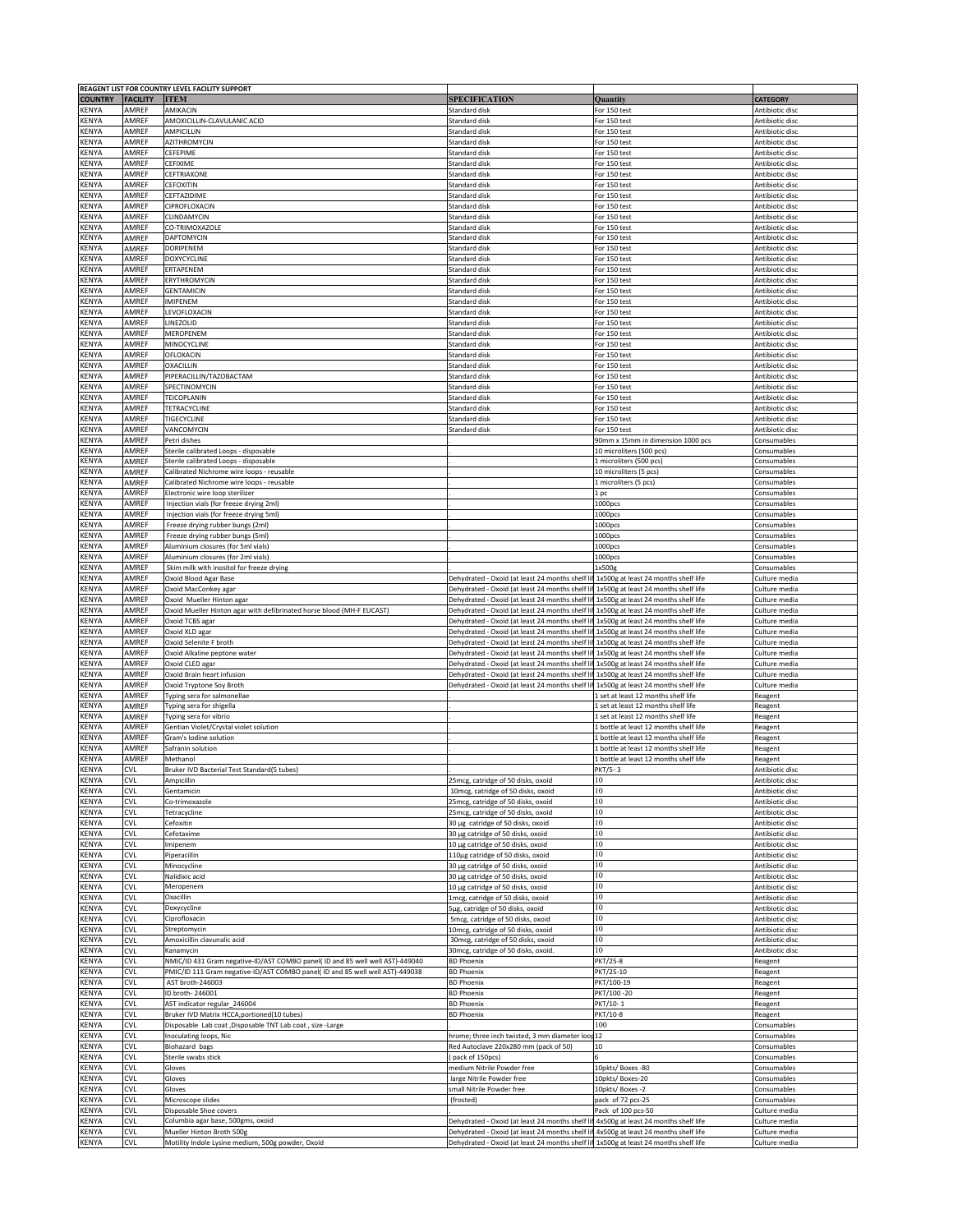| <b>KENYA</b>    | <b>CVL</b>            | Salmonella - Shigella agar, 500g powder, Oxoid                                           | Dehydrated - Oxoid (at least 24 months shelf li | 1x500g at least 24 months shelf life    | Culture media   |
|-----------------|-----------------------|------------------------------------------------------------------------------------------|-------------------------------------------------|-----------------------------------------|-----------------|
| KENYA           | CVL                   | MacConkey 500g                                                                           | Dehydrated - Oxoid (at least 24 months shelf li | 3x500g at least 24 months shelf life    | Culture media   |
|                 |                       |                                                                                          |                                                 |                                         |                 |
| KENYA           | <b>CVL</b>            | Simmons citrate agar powder microbiology grade 500gms pack                               | Dehydrated - Oxoid (at least 24 months shelf li | 1x500g at least 24 months shelf life    | Culture media   |
| KENYA           | CVL                   | <b>BD</b> spec standards                                                                 |                                                 |                                         | Reagent         |
| KENYA           | CVL                   | Absolute ethanol 2.5 L                                                                   |                                                 | 20                                      | Reagent         |
| <b>CENYA</b>    | CVL                   | Coagulase plasma, Rabbit, Lyophilized with EDTA(15ml)                                    |                                                 |                                         | Reagent         |
| <b>ENYA</b>     | CVL                   | 40% Urea solution-(1 vial per 95ml medium)                                               |                                                 | 50                                      | Reagent         |
| <b>CENYA</b>    | CVL                   | Jrea Base -powder, Analytical grade 500gms pack                                          |                                                 |                                         | Reagent         |
| <b>ENYA</b>     | CVL                   | Covac's reagent- 100ml                                                                   |                                                 | pcs 5                                   | Reagent         |
|                 |                       |                                                                                          |                                                 |                                         |                 |
| KENYA           | <b>CVL</b>            | Oxidase reagent strips, loo strips                                                       |                                                 |                                         | leagent         |
| KENYA           | CVL                   | Sterility indicator 25 STRIPS                                                            |                                                 |                                         | Consumables     |
|                 | <b><i>CAKAMEG</i></b> |                                                                                          |                                                 |                                         |                 |
| (ENYA           |                       | SENSITIVITY DISCS ERYTHROMYCIN                                                           | Standard discs                                  | 200                                     | Antibiotic disc |
|                 | KAKAMEG               |                                                                                          |                                                 |                                         |                 |
| KENYA           |                       | SENSITIVITY DISCS NITROFURANTOIN                                                         | standard discs                                  | 200                                     | Antibiotic disc |
|                 | <b><i>CAKAMEG</i></b> |                                                                                          |                                                 |                                         |                 |
|                 |                       |                                                                                          |                                                 |                                         |                 |
| KENYA           |                       | SENSITIVITY DISCS CLINDAMYCIN                                                            | <b>Standard discs</b>                           | 200                                     | Antibiotic disc |
|                 | KAKAMEG               |                                                                                          |                                                 |                                         |                 |
| <b>CENYA</b>    |                       | SENSITIVITY DISCS CEFAZOLIN                                                              | Standard discs                                  | 200                                     | Antibiotic disc |
|                 | KAKAMEG               |                                                                                          |                                                 |                                         |                 |
| <b>CENYA</b>    |                       | SENSITIVITY DISCS CEFTAZIDIME                                                            | Standard discs                                  | 200                                     | Antibiotic disc |
|                 | KAKAMEG               |                                                                                          |                                                 |                                         |                 |
| KENYA           |                       | SENSITIVITY DISCS AMOXY/CLAV                                                             | Standard discs                                  | 200                                     | Antibiotic disc |
|                 | KAKAMEG               |                                                                                          |                                                 |                                         |                 |
|                 |                       |                                                                                          |                                                 |                                         |                 |
| <b>CENYA</b>    |                       | <b>FRANSPORT MEDIA</b>                                                                   |                                                 | 1000                                    | Culture media   |
|                 | <b><i>CAKAMEG</i></b> |                                                                                          |                                                 |                                         |                 |
| KENYA           |                       | BACTEC BLOOD CULTURE MEDIA                                                               | Bactec                                          | 200                                     | Culture media   |
|                 | KAKAMEG               |                                                                                          |                                                 |                                         |                 |
| KENYA           |                       | BACTEC BLOOD CULTURE MEDIA                                                               | Bactec                                          | 100                                     | Culture media   |
|                 | KAKAMEG               |                                                                                          |                                                 |                                         |                 |
| KENYA           |                       | <b>GRAM STAIN KIT</b>                                                                    |                                                 |                                         | Reagent         |
|                 |                       |                                                                                          |                                                 |                                         |                 |
|                 | KAKAMEG               |                                                                                          |                                                 |                                         |                 |
| <b>CENYA</b>    |                       | API 20E TEST KIT                                                                         | API                                             |                                         | Reagent         |
|                 | KAKAMEG               |                                                                                          |                                                 |                                         |                 |
| KENYA           |                       | 40% UREA VIALS                                                                           |                                                 | 40                                      | Reagent         |
|                 |                       | Procure reagents for the MALDI-TOF IVD -Bacterial standard , HCCA and the reconstituting |                                                 |                                         |                 |
| <b>CENYA</b>    | NMRL                  | eagent (bruker solvent)                                                                  | Maldi-Tof                                       | Pack of 10*5 each, 2 bottles of 250 mls | Reagents        |
| KENYA           | NMRL                  | Sterile tips                                                                             | 10ul and 1000ul sterile tips                    | 20 each                                 | Consumables     |
| <b>KENYA</b>    | NMRL                  | Plastic cryoboxes which can hold 100 cryovials tubes with numbering                      | Cryobox                                         | 100 boxes                               | Consumables     |
|                 |                       | Procure membrane filters for water bacteriology analysis sterile with grid 0.45 Diameter |                                                 |                                         |                 |
| <b>CENYA</b>    | NMRL                  | 47 <sub>mm</sub>                                                                         | Membrane filters                                | pack of 100*20                          | Consumables     |
|                 |                       | Procure reagents for the VITEK 2,AST-GP -P580,AST- GN83,AST-XN05                         |                                                 |                                         |                 |
| KENYA           | <b>NMRL</b>           |                                                                                          | Reagents for Vitek 2                            | Pack of 25*20 each                      | Reagents        |
| KENYA           | NMRL                  | Carlybrair swabs                                                                         | Transport media                                 | pack of 100*20                          | Consumables     |
| <b>CENYA</b>    | NMRL                  | 500gms agar powder                                                                       | Dehydrated - Oxoid (at least 24 months shelf li | 1x500g at least 24 months shelf life    | Culture media   |
| <b>THIOPIA</b>  | EPHI                  | AMOXICILLIN-CLAVULANIC ACID, 20/10 micrograms disk with diameter of 6 m                  | 1 cartridges x50 disks per pack                 | 50                                      | Antibiotic disc |
| <b>THIOPIA</b>  | EPHI                  | AMPICILLIN, 10 micrograms disk with diameter of 6 mm                                     | cartridges x50 disks per pack                   | 50                                      | Antibiotic disc |
|                 |                       |                                                                                          |                                                 |                                         |                 |
| ETHIOPIA        | EPHI                  | AMPICILLIN-SULBACTAM, 20/10 micrograms disk with diameter of 6 mm                        | cartridges x50 disks per pack                   | 50                                      | Antibiotic disc |
| <b>ETHIOPIA</b> | EPHI                  | AZITROMYCINE,30 micrograms disk with diameter of 6 mm                                    | cartridges x50 disks per pack                   | 50                                      | Antibiotic disc |
| <b>ETHIOPIA</b> | EPHI                  | CEFAZOLIN,30 micrograms disk with diameter of 6 mm                                       | cartridges x50 disks per pack                   | 50                                      | Antibiotic disc |
| <b>THIOPIA</b>  | EPHI                  | Cefxime,5 micrograms disk with diameter of 6 mm                                          | cartridges x50 disks per pack                   | 16                                      | Antibiotic disc |
| <b>ETHIOPIA</b> | EPHI                  | CEFOXITIN,30 micrograms disk with diameter of 6 mm                                       | cartridges x50 disks per pack                   | 50                                      | Antibiotic disc |
| <b>ETHIOPIA</b> | EPHI                  | CEFOTAXIME,30 micrograms disk with diameter of 6 mm                                      | cartridges x50 disks per pack                   | 50                                      | Antibiotic disc |
|                 |                       |                                                                                          |                                                 |                                         |                 |
| <b>THIOPIA</b>  | EPHI                  | CEFTAZIDIME,30 micrograms disk with diameter of 6 mm                                     | cartridges x50 disks per pack                   | 50                                      | Antibiotic disc |
| ETHIOPIA        | EPHI                  | CEFTRIAXONE,30 micrograms disk with diameter of 6 mm                                     | cartridges x50 disks per pack                   | 50                                      | Antibiotic disc |
| <b>ETHIOPIA</b> | EPHI                  | CEFUROXIME,30 micrograms disk with diameter of 6 mm                                      | cartridges x50 disks per pack                   | 50                                      | Antibiotic disc |
| <b>ETHIOPIA</b> | EPHI                  | CHLORAMPHENICOL, 30 micrograms disk with diameter of 6 mm                                | cartridges x50 disks per pack                   | 16                                      | Antibiotic disc |
| <b>ETHIOPIA</b> | EPHI                  | CIPROFLOXACIN,5 micrograms disk with diameter of 6 mm                                    | cartridges x50 disks per pack                   | 50                                      | Antibiotic disc |
|                 | EPHI                  |                                                                                          |                                                 | 50                                      | Antibiotic disc |
| <b>ETHIOPIA</b> |                       | CLINDAMYCIN,2 micrograms disk with diameter of 6 mm                                      | cartridges x50 disks per pack                   |                                         |                 |
| ETHIOPIA        | EPHI                  | GENTAMICIN,10 micrograms disk with diameter of 6 mm,                                     | cartridges x50 disks per pack                   | 50                                      | Antibiotic disc |
| ETHIOPIA        | EPHI                  | GENTAMICIN, 120 micrograms disk with diameter of 6 mm                                    | cartridges x50 disks per pack                   | 16                                      | Antibiotic disc |
| ETHIOPIA        | EPHI                  | IMIPENEM, 10 micrograms disk with diameter of 6 mm                                       | cartridges x50 disks per pack                   | 50                                      | Antibiotic disc |
| <b>ETHIOPIA</b> | EPHI                  | EVOFLOXACIN,5 micrograms disk with diameter of 6 mm                                      | cartridges x50 disks per pack                   | 50                                      | Antibiotic disc |
| <b>THIOPIA</b>  | EPHI                  | MEROPENEM, 10 micrograms disk with diameter of 6 mm                                      | cartridges x50 disks per pack                   | 50                                      | Antibiotic disc |
|                 | EPHI                  |                                                                                          |                                                 | 16                                      |                 |
| <b>THIOPIA</b>  |                       | NITROFURANTOIN,300 micrograms disk with diameter of 6 mm                                 | cartridges x50 disks per pack                   |                                         | Antibiotic disc |
| <b>ETHIOPIA</b> | EPHI                  | Oxcillin, 1 micrograms disk with diameter of 6 mm                                        | cartridges x50 disks per pack                   | 16                                      | Antibiotic disc |
| <b>ETHIOPIA</b> | ∃PHI                  | ENICILLIN, 10 micrograms disk with diameter of 6 mm                                      | cartridges x50 disks per pack                   | 5٨                                      | Antibiotic dis  |
| <b>ETHIOPIA</b> | EPHI                  | PIPERACILLIN-TAZOBACTAM, 100/10 micrograms disk with diameter of 6 mm,                   | 1 cartridges x50 disks per pack                 | 50                                      | Antibiotic disc |
| <b>ETHIOPIA</b> | EPHI                  | TRIMETHOPRIM/SULFAMETHOXAZOLE,1.25/23.75 micrograms disk with diam                       | I cartridges x50 disks per pack                 | 50                                      | Antibiotic disc |
| <b>ETHIOPIA</b> | EPHI                  | TETRACYCLINE,30 micrograms disk with diameter of 6 mm                                    | cartridges x50 disks per pack                   | 50                                      | Antibiotic disc |
| <b>ETHIOPIA</b> | EPHI                  | TOBRAMYCIN, 10 micrograms disk with diameter of 6 mm                                     | cartridges x50 disks per pack                   | 50                                      | Antibiotic disc |
|                 |                       |                                                                                          |                                                 |                                         |                 |
| <b>ETHIOPIA</b> | EPHI                  | VANCOMYCIN,30 micrograms disk with diameter of 6 mm                                      | cartridges x50 disks per pack                   | 16                                      | Antibiotic disc |
| <b>ETHIOPIA</b> | EPHI                  | Cephiem, 30 micrograms disk with diameter of 6 mm                                        | cartridges x50 disks per pack                   | 50                                      | Antibiotic disc |
| <b>ETHIOPIA</b> | EPHI                  | ERTMIPENEM, 10 micrograms disk with diameter of 6 mm                                     | cartridges x50 disks per pack                   | 50                                      | Antibiotic disc |
| <b>ETHIOPIA</b> | EPHI                  | TIGCYCLINE,75 micrograms disk with diameter of 6 mm                                      | cartridges x50 disks per pack                   | 16                                      | Antibiotic disc |
| <b>ETHIOPIA</b> | EPHI                  | CEFTAZIDM +CLAVAUNIC ACID,30/10 micrograms disk with diameter of 6 mm,                   | cartridges x50 disks per pack                   | 50                                      | Antibiotic disc |
| <b>ETHIOPIA</b> | EPHI                  | CEFOTAXIM+CLAVUNIC ACID,30/10 micrograms disk with diameter of 6 mm,                     | 1 cartridges x50 disks per pack                 | 50                                      | Antibiotic disc |
| <b>ETHIOPIA</b> | EPHI                  | LINZOLID ,30 micrograms disk with diameter of 6 mm                                       | cartridges x50 disks per pack                   | 16                                      | Antibiotic disc |
|                 |                       |                                                                                          |                                                 |                                         |                 |
| <b>ETHIOPIA</b> | ∃PHI                  | Impenem - EDTA, 10/5 micrograms disk with diameter of 6 mm,                              | cartridges x50 disks per pack                   | 16                                      | Antibiotic disc |
| <b>ETHIOPIA</b> | EPHI                  | MEROPENEM-bornic acid, 10/10 micrograms disk with diameter of 6 mm                       | 1 cartridges x50 disks per pack                 |                                         | Antibiotic disc |
| <b>ETHIOPIA</b> | EPHI                  | Azitronam, 30 micrograms disk with diameter of 6 mm                                      | 1 cartridges x50 disks per pack                 |                                         | Antibiotic disc |
| <b>ETHIOPIA</b> | EPHI                  | acomycin                                                                                 | 100STRIP per pack                               |                                         | Antibiotic disc |
| <b>ETHIOPIA</b> | EPHI                  | oxacilin                                                                                 | 25 STRIP per pack                               |                                         | Antibiotic disc |
| <b>ETHIOPIA</b> | EPHI                  | ceftraxone                                                                               | 100 STRIP per pack                              |                                         | Antibiotic disc |
| <b>ETHIOPIA</b> |                       |                                                                                          |                                                 |                                         |                 |
|                 | EPHI                  | Colictin                                                                                 | 100 STRIP per pack                              |                                         | Antibiotic disc |
| <b>ETHIOPIA</b> | EPHI                  | oolymixin B                                                                              | 25 STRIP per pack                               |                                         | Antibiotic disc |
| <b>ETHIOPIA</b> | EPHI                  | CEFOTAXIM+CEFOTAXIM CLAVUNIC ACID                                                        | 100 STRIP per pack                              |                                         | Antibiotic disc |
| ETHIOPIA        | EPHI                  | MEROPENEM with EDTA                                                                      | 100 STRIP per pack                              |                                         | Antibiotic disc |
| <b>ETHIOPIA</b> | EPHI                  | <b>Blood Agar Base</b>                                                                   | 500 grams                                       | 80                                      | Culture media   |
| <b>ETHIOPIA</b> | EPHI                  | MacConkey Agar With Crystal Violet or MacConkey No 3                                     | 500 grams                                       | 80                                      | Culture media   |
| <b>ETHIOPIA</b> | EPHI                  | Muller Hinton Agar                                                                       |                                                 | 60                                      |                 |
|                 |                       |                                                                                          | 500 grams                                       |                                         | Culture media   |
| <b>ETHIOPIA</b> | EPHI                  | GC Agar Base/Modified New York City Medium                                               | 500 grams                                       | 16                                      | Culture media   |
| <b>ETHIOPIA</b> | EPHI                  | MacConkey Agar With Sorbitol (Sorbitol MacConkey Agar - SMAC)                            | 500 grams                                       | 16                                      | Culture media   |
| <b>ETHIOPIA</b> | EPHI                  | Hektone enteric agar (1st choice)                                                        | 500 grams                                       | 16                                      | Culture media   |
| <b>ETHIOPIA</b> | EPHI                  | Selenite F Broth Base                                                                    | 500 grams                                       | 16                                      | Culture media   |
| ETHIOPIA        | EPHI                  | Haemophilus Test Medium (HTM)                                                            | 500 grams                                       |                                         | Culture media   |
|                 |                       |                                                                                          |                                                 |                                         |                 |
| <b>ETHIOPIA</b> | EPHI                  | Tryptic Soya Agar (TSA),                                                                 | 500 grams                                       | 60                                      | Culture media   |
| <b>ETHIOPIA</b> | EPHI                  | Tioglaycolate broth (TiB)                                                                | 500 grams                                       | 60                                      | Culture media   |
| <b>ETHIOPIA</b> | EPHI                  | Brain heart infusion broth                                                               | 500 grams                                       | 60                                      | Culture media   |
|                 |                       |                                                                                          | 500 grams                                       | 16                                      | Culture media   |
| <b>ETHIOPIA</b> | EPHI                  | Tio glacolate broth                                                                      |                                                 |                                         |                 |
| <b>ETHIOPIA</b> | EPHI                  | <b>Bile Esculin Agar</b>                                                                 | 500 grams                                       | 16                                      | Culture media   |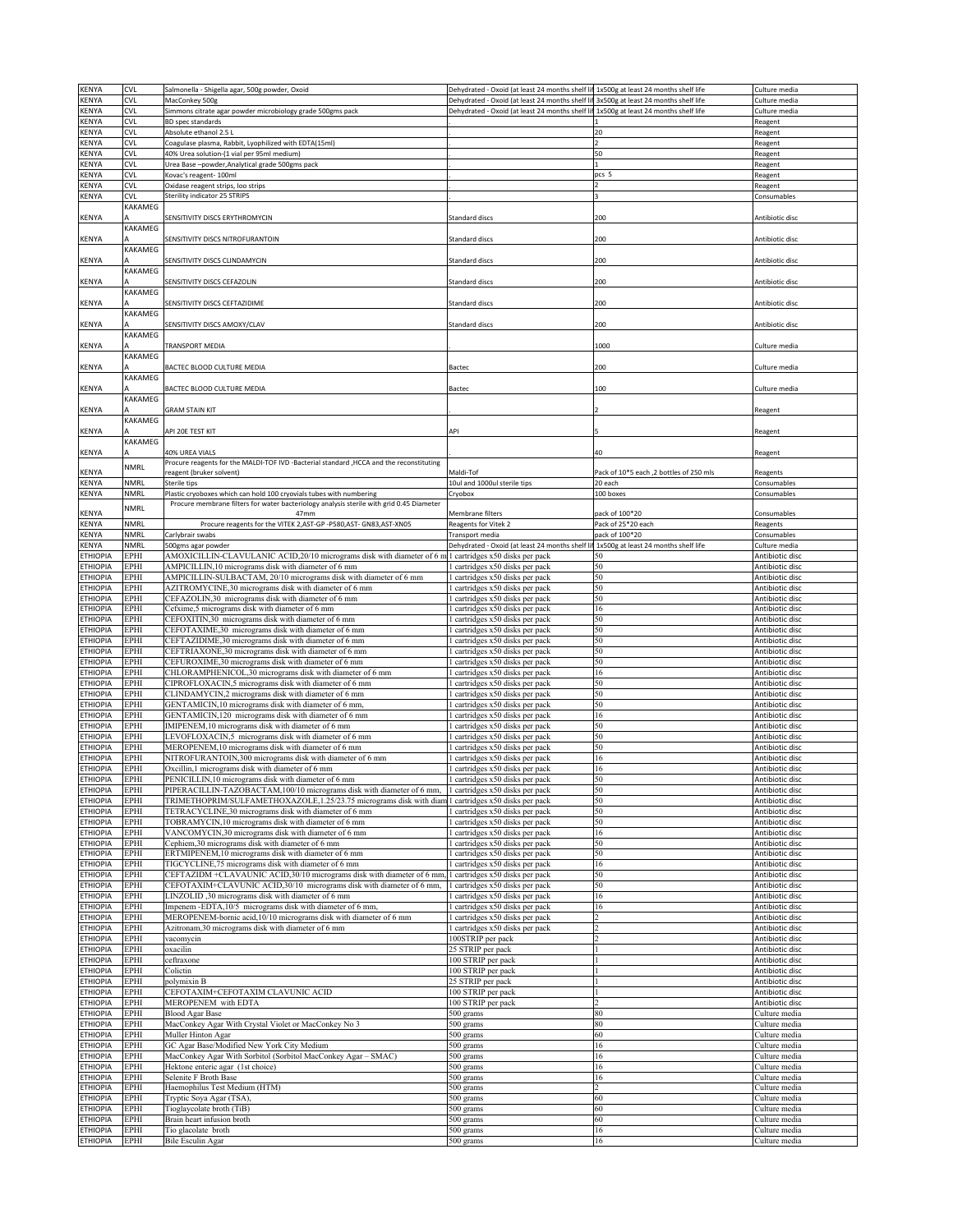| <b>ETHIOPIA</b>  | EPHI              | Kligler Iron Agar (KIA) as 1st choice                                      | $\overline{500}$ grams         | 16                              | Culture media                        |
|------------------|-------------------|----------------------------------------------------------------------------|--------------------------------|---------------------------------|--------------------------------------|
| ETHIOPIA         | EPHI              | Sulfide Indole Motility (SIM)                                              | 500 grams                      | 16                              | Culture media                        |
| <b>ETHIOPIA</b>  | EPHI              | ysine Iron Agar (LIA)                                                      | 500 grams                      | 16                              | Culture media                        |
|                  |                   |                                                                            |                                |                                 |                                      |
| <b>ETHIOPIA</b>  | EPHI              | Urea Agar Base                                                             | $500$ grams                    | 16                              | Culture media                        |
| <b>ETHIOPIA</b>  | EPHI              | Simmon's Citrate Agar                                                      | 500 grams                      | 16                              | Culture media                        |
| <b>ETHIOPIA</b>  | EPHI              | Malonate broth                                                             | 500 grams                      | 16                              | Culture media                        |
| <b>ETHIOPIA</b>  | EPHI              | Manitol salt agar                                                          | 500 grams                      | 80                              | Culture media                        |
| ETHIOPIA         | EPHI              | Andrades reagent                                                           | 200 <sub>ml</sub>              |                                 | Culture media                        |
| ETHIOPIA         | EPHI              | D-manitol                                                                  | 500 grams                      |                                 | Culture media                        |
| <b>ETHIOPIA</b>  | EPHI              | Campy agar                                                                 | 500 grams                      |                                 | Culture media                        |
|                  |                   | CLED                                                                       |                                | l6                              |                                      |
| ETHIOPIA         | EPHI              |                                                                            | 500 grams                      |                                 | Culture media                        |
| ETHIOPIA         | EPHI              | Indian ink                                                                 | oack                           |                                 | Reagent                              |
| ETHIOPIA         | EPHI              | Ethyl Alcohol, 96%                                                         | liter                          | 10                              | Reagent                              |
| <b>ETHIOPIA</b>  | EPHI              | Hydrogen Peroxide, 30%                                                     | 11                             |                                 | Reagent                              |
| <b>ETHIOPIA</b>  | EPHI              | P-Dimethylaminobenzaldehyde                                                | 25 grams                       |                                 | Reagent                              |
| <b>ETHIOPIA</b>  | EPHI              | Isoamyl Alcohol                                                            | One liter                      |                                 | Reagent                              |
| <b>ETHIOPIA</b>  | EPHI              | Sodium chloride Crystals                                                   | 500 grams                      |                                 | Reagent                              |
| <b>ETHIOPIA</b>  | EPHI              | Soluble Hemoglobin                                                         |                                | 16                              |                                      |
|                  |                   |                                                                            | 500 grams                      |                                 | Reagent                              |
| <b>ETHIOPIA</b>  | EPHI              | GROUP B beta sterpto coccus agalatae Agar                                  | 500 grams                      | 16                              | Reagent                              |
| ETHIOPIA         | EPHI              | sovital X                                                                  | Packs of (5 x 10ml)            | 48                              | Reagent                              |
|                  | EPHI              | VCNT For 500gm of GC agar base = 6 packs of Isolvital X and 3 packs of     | Packs of (5 x 10ml)            | 48                              |                                      |
| <b>ETHIOPIA</b>  |                   | VCNT=500gm soluble hemoglobin                                              |                                |                                 | Reagent                              |
| <b>ETHIOPIA</b>  | EPHI              | Haemophilus Test Medium supplement (HTM)                                   | Packs of (5 x 10ml             |                                 | Reagent                              |
| <b>ETHIOPIA</b>  | EPHI              | Sodium Polyanethol Sulfonate (SPS)                                         | 5.25 grams                     |                                 | Reagent                              |
|                  | EPHI              |                                                                            | 1000ML                         | 100                             |                                      |
|                  |                   | Urea Solution, 40% for 500gm Of Urea Agar Base Around 1000ml of 40% Urease |                                |                                 |                                      |
| ETHIOPIA         |                   | Solution                                                                   |                                |                                 | Reagent                              |
| ETHIOPIA         | EPHI              | Campy agar supplement 500 gm campy agar                                    | Packs of (5x10ml               |                                 | Reagent                              |
| <b>ETHIOPIA</b>  | EPHI              | Todd-Hewitt Broth - supplemnt                                              |                                |                                 | Reagent                              |
| <b>ETHIOPIA</b>  | EPHI              | Mycosel agar                                                               | 500gm                          |                                 | Reagent                              |
| <b>ETHIOPIA</b>  | EPHI              | Subroaud dextrose agar with cyolhexamide                                   | 500 <sub>gm</sub>              |                                 | Reagent                              |
| <b>ETHIOPIA</b>  | EPHI              | staphloccus antgen test latex                                              | Vial, 2 ml                     |                                 | Reagent                              |
|                  |                   |                                                                            |                                |                                 |                                      |
| <b>ETHIOPIA</b>  | EPHI              | streptocccous antegn test latex                                            | Vial, 2 ml                     |                                 | Reagent                              |
| <b>ETHIOPIA</b>  | EPHI              | Neisseria gonorrhea 49226                                                  | VIAL/AMPULE                    |                                 | Reagent                              |
| ETHIOPIA         | EPHI              | Campylobacter jejuni ATCC 33560                                            | VIAL/AMPULE                    |                                 | Reagent                              |
| <b>ETHIOPIA</b>  | EPHI              | candida alibican                                                           | VIAL/AMPULE                    |                                 | Reagent                              |
| <b>ETHIOPIA</b>  | EPHI              | C.parapsilosis ATCC® 22018                                                 | VIAL/AMPULE                    |                                 | Reagent                              |
| <b>ETHIOPIA</b>  | EPHI              | C.kruseiATCC 6258                                                          | VIAL/AMPULE                    |                                 | Reagent                              |
| <b>ETHIOPIA</b>  | EPHI              | Bacitracin Disk, 0.04 Unit                                                 | 50 disks/pack                  |                                 |                                      |
|                  |                   |                                                                            |                                |                                 | Reagent                              |
| <b>ETHIOPIA</b>  | EPHI              | Coagulase Rabbit Plasma                                                    | Pack of 6 x3ml                 | 30                              | Reagent                              |
| ETHIOPIA         | EPHI              | Factor V Disk                                                              | 50 disks/pack                  |                                 | Reagent                              |
| <b>ETHIOPIA</b>  | EPHI              | Factor X Disk                                                              | 50 disks/pack                  |                                 | Reagent                              |
| <b>ETHIOPIA</b>  | EPHI              | Factor XV Disk                                                             | 50 disks/pack                  |                                 | Reagent                              |
| ETHIOPIA         | EPHI              | Optochin Disk                                                              | 50 disks/pack                  |                                 | Reagent                              |
| <b>ETHIOPIA</b>  | EPHI              | Novobiocin Disk 5ug                                                        | 50 disks/pack                  |                                 | Reagent                              |
| <b>ETHIOPIA</b>  | EPHI              | PYR Kit (L-pyrrolidonyl-B-naphthylamide)                                   | Kit of 50 tests                | 16                              | Reagent                              |
|                  |                   |                                                                            |                                |                                 |                                      |
| <b>ETHIOPIA</b>  | <b>EPHI</b>       | oxidase strip (cytocrome oxidase)                                          | Kit of 50 strip tests          | 16                              | Reagent                              |
| GHANA            | <b>NFSL</b>       | Disposable loops 10µl                                                      |                                | 100 x1pack (20 pieces)          | Consumables                          |
| GHANA            | <b>NFSL</b>       | Pipette tips 1µl                                                           |                                | 10 x 1 case (100 pieces)        | Consumables                          |
| GHANA            | NFSL              | Pipette tips 100µl                                                         |                                | 10 x 1 case (100 pieces)        | Consumables                          |
| GHANA            | NFSL              | Pipette tips 1ml                                                           |                                | 20 x 1 case (100 pieces)        | Consumables                          |
| GHANA            | NFSI              | Pipette tips 5ml                                                           |                                | 20 x 1 case (100 pieces)        | Consumables                          |
|                  |                   |                                                                            |                                |                                 |                                      |
| <b>GHANA</b>     | VFSL              | alcon tubes 15ml with racks                                                |                                | 5 packets                       | Consumables                          |
| GHANA            | NFSI              | Masking tapes                                                              |                                | 1 box                           | Consumables                          |
| GHANA            | NFSI              | Autoclave tape                                                             |                                | 1 box                           | Consumables                          |
| GHANA            | NFSL              | Ziploc bags                                                                | (Sizes; 2x2, 2x3, 3x4)         | 2 boxes each                    | Consumables                          |
| GHANA            | NFSL              | Falcon tubes 15mlwith racks                                                |                                | 5 packets                       | Consumables                          |
| GHANA            | NFSL              | Autoclavable bottle with lid (500ml)                                       |                                | $10\,$                          | Consumables                          |
| GHANA            |                   |                                                                            |                                | $\,$ 6 $\,$                     |                                      |
|                  | NFSI              | Spray bottles                                                              |                                |                                 | Consumables                          |
| GHANA            | NFSL              | Cool box                                                                   |                                | 5                               | Consumables                          |
| GHANA            | NFSL              | Aluminium foil                                                             |                                | 1 box                           | Consumables                          |
| GHANA            | NFSL              | Surgical nose mask                                                         |                                | 10 boxes                        | Consumables                          |
| <b>GHANA</b>     | <b>NFSL</b>       | <b>Biohazard</b> bags                                                      |                                | 10 packets                      | Consumables                          |
| GHANA            | <b>NFSL</b>       | Embroidered lab coats (white)                                              |                                | 10                              | Consumables                          |
| <b>GHANA</b>     | <b>NFSL</b>       | Colored bin liners                                                         |                                | 20 packets each                 |                                      |
|                  |                   |                                                                            | (yellow, red, black)           |                                 |                                      |
| GHANA            | NFSL              | lce gloves                                                                 |                                |                                 | Consumables                          |
| GHANA            | <b>NFSL</b>       |                                                                            |                                |                                 | Consumables                          |
| GHANA            |                   | Hard Cover 'Eno Serwah' files                                              |                                | 10                              | Consumables                          |
|                  | NFSL              | Re-Usable loops                                                            |                                | $10\,$                          | Consumables                          |
| GHANA            | NFSL              | Toner for printer                                                          |                                | $\overline{c}$                  | Consumables                          |
| GHANA            | NFSL              | int tissue for Maldi-Tof                                                   | Maldi-Tof                      | $10\,$                          | Consumables                          |
|                  |                   |                                                                            |                                |                                 |                                      |
| GHANA            | NFSL              | Disposable target plates for Maldi-Tof                                     | Maldi-Tof                      | 50                              | Consumables                          |
| <b>GHANA</b>     | NFSL              | Cryovials 2ml                                                              |                                | $50 \times 1$ pack (100 pieces) | Consumables                          |
| GHANA            | NFSL              | Cryobox (box with 90 to hundred wells3)                                    |                                | 10                              | Consumables                          |
| <b>GHANA</b>     | <b>NFSL</b>       | Disposable loops 1µ1                                                       |                                | 100 x1pack (20 pieces)          | Consumables                          |
| GHANA            | NFSL              | SS agar                                                                    |                                | 2                               | Culture media                        |
| GHANA            | NFSL              | TSB                                                                        |                                | $\overline{c}$                  | Culture media                        |
|                  |                   | TSA                                                                        |                                | $\sqrt{2}$                      |                                      |
| GHANA            | NFSL              |                                                                            |                                |                                 | Culture media                        |
| GHANA            | NFSL              | Brain heart infusion agar                                                  |                                | $\sqrt{2}$                      | Culture media                        |
| <b>GHANA</b>     | NFSL              | Blood agar base                                                            |                                | $\overline{c}$                  | Culture media                        |
| GHANA            | NFSI              | Nutrient agar                                                              |                                | $\overline{c}$                  | Culture media                        |
| <b>GHANA</b>     | <b>NFSL</b>       | S.T.G.G                                                                    |                                | 2                               | Culture media                        |
| GHANA            | NFSL              | BD phoenix negative panel                                                  | <b>BD Phoenix</b>              | 10                              | Reagent                              |
| GHANA            | NFSL              | ID broth for BD phoenix                                                    | <b>BD Phoenix</b>              | 10                              | Reagent                              |
| <b>GHANA</b>     |                   |                                                                            |                                | 10                              |                                      |
|                  | NFSL              | AST broth for BD phoenix                                                   | <b>BD Phoenix</b>              |                                 | Reagent                              |
| GHANA            | NFSL              | <b>TFA</b> for Maldi-Tof                                                   | Maldi-Tof                      | 10                              | Reagent                              |
| GHANA            | NFSL              | BTS for Maldi-Tof                                                          | Maldi-Tof                      | $10\,$                          | Reagent                              |
| GHANA            | NFSL              | Matrix for Maldi-Tof                                                       | Maldi-Tof                      | $10\,$                          | Reagent                              |
| <b>GHANA</b>     | <b>NFSL</b>       | Rnaase Free Water for Maldi-Tof                                            | Maldi-Tof                      | 10                              | Reagent                              |
| GHANA            | <b>NFSL</b>       | Saline                                                                     |                                | 2                               | Reagent                              |
| <b>GHANA</b>     | <b>NFSL</b>       | Glycerol                                                                   |                                | $\overline{c}$                  |                                      |
|                  |                   |                                                                            |                                |                                 | Reagent                              |
| GHANA            | NFSL              | Absolute alcohol                                                           |                                | 2.5L x 10                       | Reagent                              |
| GHANA            | <b>NFSL</b>       | Alcohol                                                                    |                                | 2.5 X10                         | Reagent                              |
| GHANA            | NFSL              | Disinfectant (Virkon)                                                      |                                | 3 X 100g                        | Reagent                              |
| Malawi           | CVL               | Amikacin                                                                   | Standard disk                  | For 150 test                    | Antibiotic discs                     |
| Malawi           | CVL               | Amox/Clav                                                                  | Standard disk                  | For 150 test                    | Antibiotic discs                     |
| Malawi           | CVL               | Cefoxtaxime                                                                | Standard disk                  | For 150 test                    | Antibiotic discs                     |
|                  |                   |                                                                            |                                |                                 |                                      |
| Malawi           | <b>CVL</b>        | cefoxtin                                                                   | Standard disk                  | For 150 test                    | Antibiotic discs                     |
| Malawi           | CVL               | Ceftazidime                                                                | Standard disk                  | For 150 test                    | Antibiotic discs                     |
| Malawi<br>Malawi | <b>CVL</b><br>CVL | mipenem<br>Tobramycin                                                      | Standard disk<br>Standard disk | For 150 test<br>For 150 test    | Antibiotic discs<br>Antibiotic discs |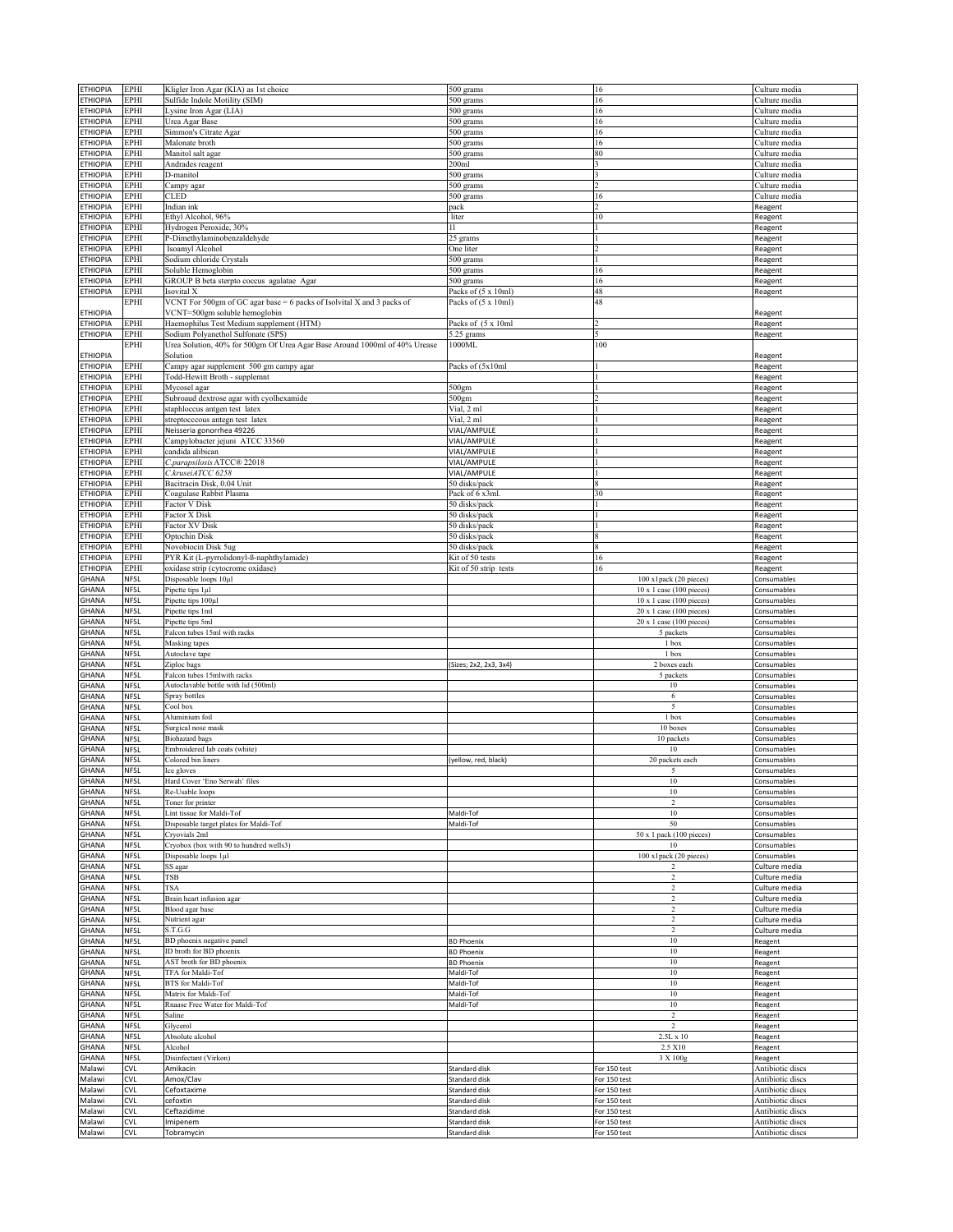| Malawi             | CVL         | Peperacillin/Tazobactam                       | Standard disk                                  | For 150 test                         | Antibiotic discs              |
|--------------------|-------------|-----------------------------------------------|------------------------------------------------|--------------------------------------|-------------------------------|
| Malawi             | <b>CVL</b>  | Minocyclin                                    | Standard disk                                  | For 150 test                         | Antibiotic discs              |
| Malawi             | <b>CVL</b>  | Chloramphenical                               | <b>Standard disk</b>                           | For 150 test                         | Antibiotic discs              |
| Malawi             | CVL         | Naldixic acid                                 | Standard disk                                  | For 150 test                         | Antibiotic discs              |
| Malawi             | CVL         | Trimthropim/Sulfate                           | Standard disk                                  | For 150 test                         | Antibiotic discs              |
| Malawi             | CVL         | Dry Swabs                                     |                                                | 10 packets                           | Consumables                   |
| Malawi             | CVL         | Slides                                        |                                                | 20 boxes                             | Consumables                   |
| Malawi             | CVL         | Petri dishes                                  |                                                | 3 boxes                              | Consumables                   |
| Malawi             | <b>CVL</b>  | anaerobic bags                                |                                                |                                      | 20 Consumables                |
| Malawi             | <b>CVL</b>  | diposable inoculating loops                   |                                                | 20 packets                           | Consumables                   |
|                    |             |                                               |                                                |                                      |                               |
| Malawi             | CVL         | autoclaving tape                              |                                                | 3 boxes                              | Consumables                   |
| Malawi             | <b>CVL</b>  | cryovial tubes                                |                                                | 10 packets                           | Consumables                   |
| Malawi             | CVL         | printer toner                                 |                                                |                                      | Consumables                   |
| Malawi             | CVL         | Tsi                                           | Dehydrated - Oxoid (at least 24 months shelf   | 1x500g at least 24 months shelf life | Culture media                 |
| Malawi             | CVL         | XLD Agar                                      | Dehydrated - Oxoid (at least 24 months shelf I | 1x500g at least 24 months shelf life | Culture media                 |
| Malawi             | CVL         | Simmon Citrate                                | Dehydrated - Oxoid (at least 24 months shelf I | 1x500g at least 24 months shelf life | Culture media                 |
| Malawi             | CVL         | ndole                                         | Dehydrated - Oxoid (at least 24 months shelf I | 1x500g at least 24 months shelf life | Culture media                 |
| Malawi             | CVL         | Oxidase                                       | Dehydrated - Oxoid (at least 24 months shelf   | 1x500g at least 24 months shelf life | Culture media                 |
| Malawi             | <b>CVL</b>  | Catalase                                      | Dehydrated - Oxoid (at least 24 months shelf   | 1x500g at least 24 months shelf life | Culture media                 |
| Malawi             | CVL         | PYR                                           | Dehydrated - Oxoid (at least 24 months shelf I | 1x500g at least 24 months shelf life | Culture media                 |
| Malawi             | <b>CVL</b>  | Peptone Water                                 | Dehydrated - Oxoid (at least 24 months shelf   | 1x500g at least 24 months shelf life | Culture media                 |
| Malawi             | CVL         |                                               | Dehydrated - Oxoid (at least 24 months shelf   | 1x500g at least 24 months shelf life | Culture media                 |
|                    |             | Mueller-Hinton Agar                           |                                                |                                      |                               |
| Malawi             | CVL         | <b>Blood Agar</b>                             | Dehydrated - Oxoid (at least 24 months shelf   | 1x500g at least 24 months shelf life | Culture media                 |
| Aalawi             | CVL         | Mackonkey Agar                                | Dehydrated - Oxoid (at least 24 months shelf I | 1x500g at least 24 months shelf life | Culture media                 |
| Malawi             | <b>CVL</b>  | Salmonella Shingella Agar                     | Dehydrated - Oxoid (at least 24 months shelf   | 1x500g at least 24 months shelf life | Culture media                 |
| Malawi             | CVL         | typtone soy broth                             | Dehydrated - Oxoid (at least 24 months shelf   | 1x500g at least 24 months shelf life | Culture media                 |
| Malawi             | CVL         | nutrient agar                                 | Dehydrated - Oxoid (at least 24 months shelf I | 1x500g at least 24 months shelf life | Culture media                 |
| Malawi             | <b>CVL</b>  | enterococcus agar                             | Dehydrated - Oxoid (at least 24 months shelf   | 1x500g at least 24 months shelf life | Culture media                 |
| Malawi             | CVL         | manitol salt agar                             | Dehydrated - Oxoid (at least 24 months shelf   | 1x500g at least 24 months shelf life | Culture media                 |
| Malawi             | CVL         | sulfur indole motility agar                   | Dehydrated - Oxoid (at least 24 months shelf I | 1x500g at least 24 months shelf life | Culture media                 |
| Aalawi             | CVL         | gram staining kit                             |                                                |                                      | 10 Reagent                    |
| Malawi             | CVL         | urease agar                                   |                                                |                                      | 10 Reagent                    |
| Malawi             | CVL         | coagulase reagent                             |                                                |                                      | 10 Reagent                    |
|                    | CVL         |                                               |                                                |                                      |                               |
| Malawi             |             | glycerol                                      |                                                |                                      | 10 Reagent                    |
| Malawi             | CVL         | alcohol                                       |                                                |                                      | 10 Reagent                    |
| MALAWI             | NMRI        | Molecular granulated agar                     | Dehydrated - Oxoid (at least 24 months shelf   |                                      | 10 Culture media              |
| MALAWI             | NMRL        | CLED Agar                                     | Dehydrated - Oxoid (at least 24 months shelf I |                                      | 10 Culture media              |
| MALAWI             | NMRL        | Simmon citrate agar                           | Dehydrated - Oxoid (at least 24 months shelf I |                                      | 10 Culture media              |
| MALAWI             | VMRL        | Muller Hinton Agar                            | Dehydrated - Oxoid (at least 24 months shelf   |                                      | 10 Culture media              |
| MALAWI             | VMRL        | ГSB                                           | Dehydrated - Oxoid (at least 24 months shelf I |                                      | 10 Culture media              |
| MALAWI             | VMRL        | Blood agar                                    | Dehydrated - Oxoid (at least 24 months shelf I |                                      | 10 Culture media              |
| MALAWI             | NMRL        | TCBS                                          | Dehydrated - Oxoid (at least 24 months shelf I |                                      | 10 Culture media              |
| MALAWI             | NMRL        | CHROMagar                                     | Dehydrated - Oxoid (at least 24 months shelf   |                                      | 10 Culture media              |
| MALAWI             | VMRL        | Carry Blair                                   | Dehydrated - Oxoid (at least 24 months shelf I |                                      | 10 Culture media              |
| MALAWI             | NMRL        | Manitol salt Agar                             |                                                |                                      | Culture media                 |
|                    |             |                                               | Dehydrated - Oxoid (at least 24 months shelf   |                                      |                               |
| MALAWI             | NMRL        | CactoAgar                                     | Dehydrated - Oxoid (at least 24 months shelf   |                                      | 5 Culture media               |
| MALAWI             | NMRL        | Acetate Differential Agar                     | Dehydrated - Oxoid (at least 24 months shelf   |                                      | Culture media                 |
| MALAWI             | VMRL        | <b>Trypticase Soy Broth</b>                   | Dehydrated - Oxoid (at least 24 months shelf   |                                      | 10 Culture media              |
| MALAWI             | NMRL        | Sorbital Mac-Conkey                           | Dehydrated - Oxoid (at least 24 months shelf I |                                      | 5 Culture media               |
| MALAWI             | NMRL        | Nutrient Agar                                 | Dehydrated - Oxoid (at least 24 months shelf   |                                      | 10 Culture media              |
| MALAWI             | NMRL        | Trypticase Soy Agar (modified)                | Dehydrated - Oxoid (at least 24 months shelf   |                                      | 10 Culture media              |
| MALAWI             | NMRL        | DNASE test agar                               | Dehydrated - Oxoid (at least 24 months shelf   |                                      | Culture media                 |
| MALAWI             | VMRL        | Brain Heart Infusion Agar                     | Dehydrated - Oxoid (at least 24 months shelf   |                                      | Culture media                 |
| MALAWI             | VMRL        | Vitrate Broth                                 | Dehydrated - Oxoid (at least 24 months shelf   |                                      | Culture media                 |
| MALAWI             | <b>\MRL</b> | Hektoen Enteric Agar                          | Dehydrated - Oxoid (at least 24 months shelf   |                                      | Culture media                 |
| MALAWI             | VMRL        | ГSІ                                           | Dehydrated - Oxoid (at least 24 months shelf I |                                      | 10 Culture media              |
| MALAWI             | NMRL        | GC Agar                                       | Dehydrated - Oxoid (at least 24 months shelf   |                                      | $\overline{10}$ Culture media |
|                    | VMRL        |                                               |                                                | 10                                   | Culture media                 |
| MALAWI             |             | ysine Iron Agar                               | Dehydrated - Oxoid (at least 24 months shelf   |                                      |                               |
| MALAWI             | VMRL        | <b>HIB</b> Medium base                        | Dehydrated - Oxoid (at least 24 months shelf I |                                      | 10 Culture media              |
| MALAWI             | VMRL        | Kligler Irone Agar                            | Dehydrated - Oxoid (at least 24 months shelf   |                                      | 10 Culture media              |
| MALAWI             | VMRL        | GC agar base                                  | Dehydrated - Oxoid (at least 24 months shelf   | 10 <sub>1</sub>                      | Culture media                 |
| MALAWI             | NMRL        | XLD                                           | Dehydrated - Oxoid (at least 24 months shelf   |                                      | 10 Culture media              |
| MALAWI             | <b>NMRL</b> | MacConkey                                     | Dehydrated - Oxoid (at least 24 months shelf I |                                      | 10 Culture media              |
| MALAWI             | NMRL        | Soluble Haemoglobin powder                    | Dehydrated - Oxoid (at least 24 months shelf   | 10                                   | Culture media                 |
| MALAWI             | VMRL        | Urea Agar Base                                | Dehydrated - Oxoid (at least 24 months shelf   | 10                                   | Culture media                 |
| MALAWI             | NMRL        | Glycerol                                      |                                                | 20 L                                 | Reagent                       |
| <b>MALAWI</b>      | NMRL        | Oxidase                                       |                                                |                                      | 100 Reagent                   |
| <b>MALAWI</b>      | NMRL        | Peptone Buffered Water                        |                                                |                                      | 5 Reagent                     |
| MALAWI             | NMRL        | Vibrio cholerae Antisera                      |                                                |                                      | 10 Reagent                    |
| MALAWI             | NMRL        | Fluid Thioglycollate medium                   |                                                |                                      | 10 Reagent                    |
| MALAWI             | NMRL        | Skin milk powder                              |                                                |                                      | 10 Reagent                    |
| <b>MALAWI</b>      | NMRL        | Dextrose Broth                                |                                                |                                      | 10 Reagent                    |
|                    | VMRL        | Sheep Blood Agar                              |                                                |                                      | 10 Reagent                    |
| MALAWI             | NMRL        |                                               |                                                |                                      |                               |
| MALAWI             |             | Alkaline peptone water                        |                                                |                                      | 10 Reagent                    |
| MALAWI             | NMRL        | Asolute alcohol                               |                                                | 100L                                 | Reagent                       |
| NIGERIA            | VOM         | Antibiotics disc (Gram +ve and -ve organisms) |                                                | 20 Antibiotics (2 packs each)        | Antibiotic disc               |
| NIGERIA            | VOM         | Amikacin                                      | <b>Standard disk</b>                           | For 150 test                         | Antibiotic disc               |
| NIGERIA            | VOM         | Amoxicillin/Clavulanate                       | Standard disk                                  | For 150 test                         | Antibiotic disc               |
| NIGERIA            | VOM         | Ampicillin                                    | Standard disk                                  | For 150 test                         | Antibiotic disc               |
| NIGERIA            | VOM         | Cefapime                                      | Standard disk                                  | For 150 test                         | Antibiotic disc               |
| NIGERIA            | VOM         | Cefotaxime                                    | Standard disk                                  | For 150 test                         | Antibiotic disc               |
| NIGERIA            | VOM         | Cefoxitin                                     | Standard disk                                  | For 150 test                         | Antibiotic disc               |
| NIGERIA            | VOM         | Ceftazidime                                   | Standard disk                                  | For 150 test                         | Antibiotic disc               |
| NIGERIA            | VOM         | Ceftriaxone                                   | Standard disk                                  | For 150 test                         | Antibiotic disc               |
| NIGERIA            | VOM         | Chloramphenicol                               | Standard disk                                  | For 150 test                         | Antibiotic disc               |
| NIGERIA            | VOM         | Ciprofloxacin                                 | Standard disk                                  | For 150 test                         | Antibiotic disc               |
|                    | VOM         |                                               | Standard disk                                  | For 150 test                         | Antibiotic disc               |
| NIGERIA            |             | Ertapenem                                     |                                                |                                      |                               |
| NIGERIA            | VOM         | Imipenem                                      | Standard disk                                  | For 150 test                         | Antibiotic disc               |
| NIGERIA            | VOM         | Gentamicin                                    | Standard disk                                  | For 150 test                         | Antibiotic disc               |
| NIGERIA            | VOM         | Tobramycin                                    | Standard disk                                  | For 150 test                         | Antibiotic disc               |
| NIGERIA            | VOM         | Piperacillin/Tazobactam                       | Standard disk                                  | For 150 test                         | Antibiotic disc               |
| NIGERIA            | VOM         | Frimethropim/Sulfamethoxazole                 | Standard disk                                  | For 150 test                         | Antibiotic disc               |
| <b>NIGERIA</b>     | VOM         | Meropenem                                     | Standard disk                                  | For 150 test                         | Antibiotic disc               |
| NIGERIA            | VOM         | Minocycline                                   | Standard disk                                  | For 150 test                         | Antibiotic disc               |
| NIGERIA            | VOM         | Validixic acid                                | Standard disk                                  | For 150 test                         | Antibiotic disc               |
| NIGERIA            | VOM         | Tetracycline                                  | Standard disk                                  | For 150 test                         | Antibiotic disc               |
| NIGERIA            | VOM         | Spill kits                                    |                                                |                                      | Consumables                   |
|                    |             |                                               |                                                |                                      |                               |
| NIGERIA<br>NIGERIA | VOM<br>VOM  | Hand gloves<br>Powdered                       |                                                | 2 cartons                            | Consumables                   |
|                    |             |                                               |                                                | 2 cartons                            | Consumables                   |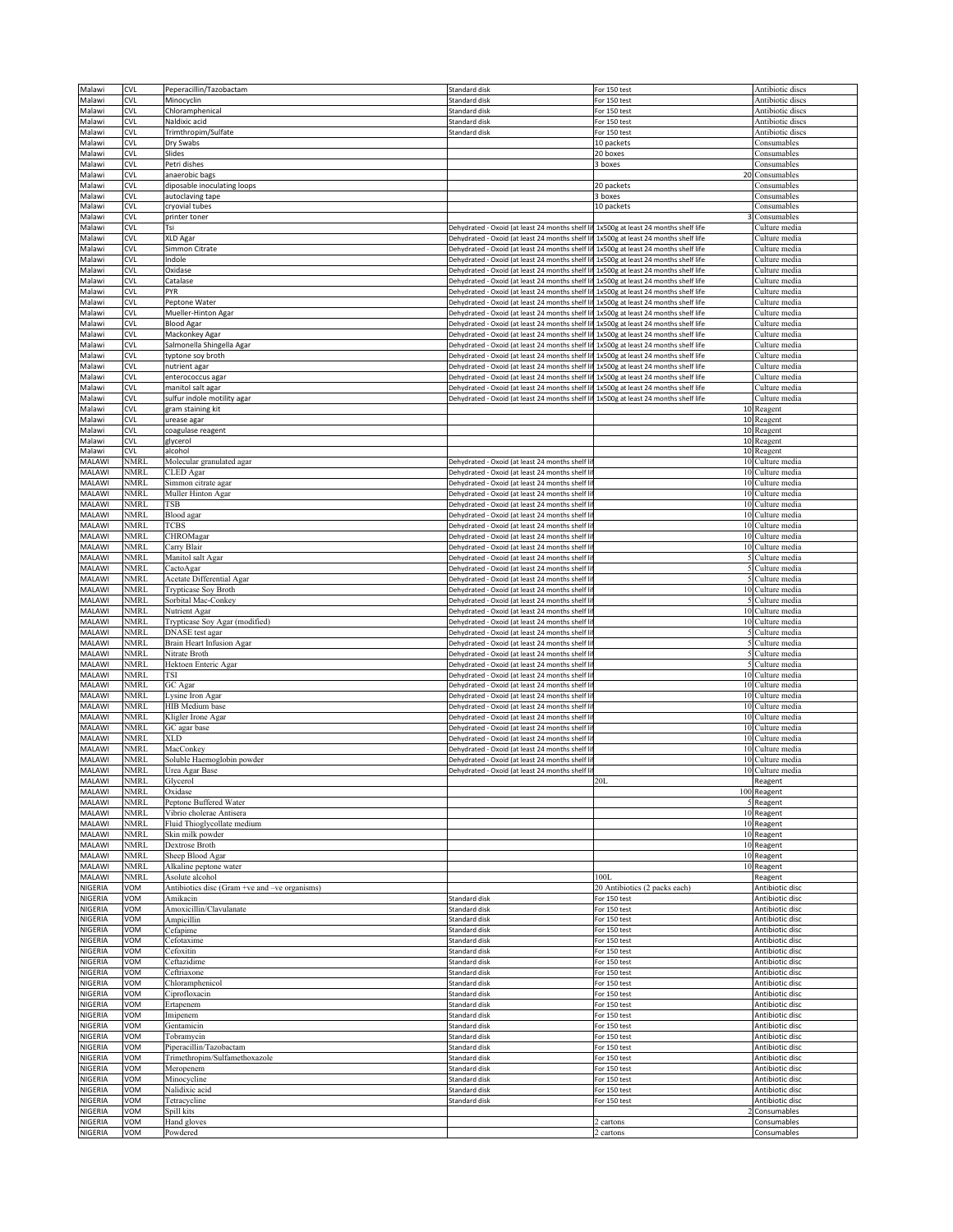| NIGERIA            | VOM             | Non-powdered                                                                          |                                                                                       | 10 cartons      | Consumables                      |
|--------------------|-----------------|---------------------------------------------------------------------------------------|---------------------------------------------------------------------------------------|-----------------|----------------------------------|
| NIGERIA            | VOM             | Fire Blankets                                                                         |                                                                                       | 10 pieces       | Consumables                      |
| NIGERIA            | VOM             | Campy Gen (gas pack)                                                                  |                                                                                       | 10 packs        | Consumables                      |
| NIGERIA            | VOM             | Buffered peptone water (500g)                                                         | CM0509B (Oxoid)                                                                       |                 | Culture media                    |
| NIGERIA            | VOM             | Rappaport-Vassiliadis enrichment broth                                                | CM0669 (Oxoid)                                                                        |                 | Culture media                    |
| NIGERIA            | VOM             | Muller-Kauffmann Tetrathionate Novobiocin broth (ISO) (MKTTn)                         |                                                                                       |                 | Culture media                    |
| NIGERIA            | VOM             | Brilliance Salmonella Agar Base                                                       | CM1048<br>(Oxoid)                                                                     |                 | Culture media                    |
| NIGERIA            | VOM             | X.L.D. agar                                                                           | CM1092B<br>(Oxoid)                                                                    |                 | Culture media                    |
| NIGERIA            | VOM             | Andrade Peptone water                                                                 | R459901<br>(Oxoid)                                                                    |                 | Culture media                    |
| NIGERIA            | VOM             | Triple Sugar Iron agar                                                                | CM0061B<br>(Oxoid)                                                                    |                 | Culture media                    |
| NIGERIA            | VOM             | Urease agar base                                                                      | CM0277<br>(Oxoid)                                                                     |                 | I Culture media                  |
| NIGERIA            | VOM             | Simmon citrate agar                                                                   | CM0053<br>(Oxoid)                                                                     |                 | Culture media                    |
| NIGERIA            | VOM             | Mac Conkey                                                                            | CM0155<br>(Oxoid)                                                                     |                 | 3 Culture media                  |
| NIGERIA            | VOM             | <b>EMB</b>                                                                            | CM0007B (Oxoid)                                                                       |                 | 3 Culture media                  |
| NIGERIA            | VOM             | Rambach Agar Base                                                                     | CM0069 (Oxoid)                                                                        |                 | Culture media                    |
| NIGERIA            | VOM             | ChromAgar Orientation                                                                 | RR702(B) (CHROMagar)                                                                  |                 | Culture media                    |
| NIGERIA            | VOM             | Bile Esculin Agar                                                                     | RT412 (CHROMagar)                                                                     |                 | 3 Culture media                  |
| NIGERIA            | VOM             | Azide Dextrose Broth                                                                  |                                                                                       |                 | 3 Culture media                  |
| NIGERIA            | /OM             | Manitol Salt Agar<br><b>CCDA</b>                                                      |                                                                                       |                 | Culture media<br>3 Culture media |
| NIGERIA<br>NIGERIA | /OM<br>VOM      | Amies Broth                                                                           |                                                                                       |                 | Culture media                    |
| NIGERIA            | VOM             | Decaboxylase test medium base                                                         |                                                                                       |                 | Culture media                    |
| NIGERIA            | VOM             | dentification cards for Gram negative rods                                            | Maldi-Tof                                                                             | 20 pkts         | Reagent                          |
|                    |                 | Identification cards and AST cards for Gram positive rod (Bacillus spp, Listerial spp |                                                                                       |                 |                                  |
| NIGERIA            | VOM             | and Clostridium spp)                                                                  | Maldi-Tof                                                                             | pkts.           | Reagent                          |
| NIGERIA            | VOM             | AST cards for Gram negative rods                                                      | Maldi-Tof                                                                             | 50 pkts.        | Reagent                          |
| NIGERIA            | VOM             | MSDS slide for Vitek-MS                                                               | Maldi-Tof                                                                             | 20pkts.         | Reagent                          |
| NIGERIA            | VOM             | MS CHCA Matrix                                                                        | Maldi-Tof                                                                             | 5pkts           | Reagent                          |
| NIGERIA            | VOM             | Novobiocin Supplement                                                                 | SR0181E<br>(Oxoid)                                                                    | 90 vials        | Reagent                          |
| NIGERIA            | VOM             | Salmonella Selective Supplement                                                       | SR0194E<br>(Oxoid)                                                                    | 60 vials        | Reagent                          |
| NIGERIA            | VOM             | Urea 40% solution (SR 20) - supplement                                                | SR0020<br>(Oxoid)                                                                     | 200 vials       | Reagent                          |
| NIGERIA            | VOM             | Rambach Agar Supplement                                                               | RR702 (CHROMagar)                                                                     | $100$ mls       | Reagent                          |
| NIGERIA            | VOM             | <b>ESBL</b> Supplement                                                                | ES372 (Chrom Agar)                                                                    | 10 <sub>g</sub> | Reagent                          |
|                    | UTH,            |                                                                                       |                                                                                       |                 |                                  |
| NIGERIA            | CALABAR         | Ampicillin (AMP)                                                                      | 5 Cartridge - 50 discs/CTG                                                            |                 | Antibiotic disc                  |
|                    | UTH,            | Oxacillin (OX)                                                                        | 5 Cartridge - 50 discs/CTG                                                            |                 |                                  |
| NIGERIA            | CALABAR         |                                                                                       |                                                                                       |                 | Antibiotic disc                  |
|                    | UTH,            | Benzylpenicillin                                                                      | 5 Cartridge - 50 discs/CTG                                                            |                 |                                  |
| NIGERIA            | CALABAR         |                                                                                       |                                                                                       |                 | Antibiotic disc                  |
|                    | UTH,            | Cefoxitin (FOX)                                                                       | 5 Cartridge - 50 discs/CTG                                                            |                 |                                  |
| NIGERIA            | CALABAR         |                                                                                       |                                                                                       |                 | Antibiotic disc                  |
|                    | υTΗ,            | Ceftriaxone (CRO)                                                                     | 5 Cartridge - 50 discs/CTG                                                            |                 |                                  |
| NIGERIA            | CALABAR         |                                                                                       |                                                                                       |                 | Antibiotic disc                  |
|                    | UTH,            | Cefotaxime (CTX)                                                                      | 5 Cartridge - 50 discs/CTG                                                            |                 |                                  |
| NIGERIA            | CALABAR         |                                                                                       |                                                                                       |                 | Antibiotic disc                  |
|                    | UTH,            | Ceftazidime (CAZ)                                                                     | 5 Cartridge - 50 discs/CTG                                                            |                 |                                  |
| NIGERIA            | CALABAR         |                                                                                       |                                                                                       |                 | Antibiotic disc                  |
|                    | UTH,            | Cefixime (CFX)                                                                        | 5 Cartridge - 50 discs/CTG                                                            |                 |                                  |
| NIGERIA            | CALABAR         |                                                                                       |                                                                                       |                 | Antibiotic disc                  |
|                    | UTH,<br>CALABAR | Cefepime (FEP)                                                                        | 5 Cartridge - 50 discs/CTG                                                            |                 |                                  |
| NIGERIA            | UTH,            |                                                                                       |                                                                                       |                 | Antibiotic disc                  |
| NIGERIA            | CALABAR         | Ertapenem (ETP)                                                                       | 5 Cartridge - 50 discs/CTG                                                            |                 |                                  |
|                    | UTH,            |                                                                                       |                                                                                       |                 | Antibiotic disc                  |
| NIGERIA            | CALABAR         | Meropenem (MEM)                                                                       | 5 Cartridge - 50 discs/CTG                                                            |                 | Antibiotic disc                  |
|                    | UTH,            |                                                                                       |                                                                                       |                 |                                  |
| NIGERIA            | CALABAR         | Azithromycin (AZM)                                                                    | 5 Cartridge - 50 discs/CTG                                                            |                 | Antibiotic disc                  |
|                    | UTH,            |                                                                                       |                                                                                       |                 |                                  |
| NIGERIA            | CALABAR         | Gentamicin (GEN)                                                                      | 5 Cartridge - 50 discs/CTG                                                            |                 | Antibiotic disc                  |
|                    | UTH,            |                                                                                       |                                                                                       |                 |                                  |
| NIGERIA            | CALABAR         | Amikacin (AMK)                                                                        | 5 Cartridge - 50 discs/CTG                                                            |                 | Antibiotic disc                  |
|                    | UTH,            |                                                                                       |                                                                                       |                 |                                  |
| NIGERIA            | CALABAR         | Tigecycline (TGC)                                                                     | 5 Cartridge - 50 discs/CTG                                                            |                 | Antibiotic disc                  |
|                    | UTH,            |                                                                                       |                                                                                       |                 |                                  |
| NIGERIA            | CALABAR         | Cotrimoxazole (SXT)                                                                   | 5 Cartridge - 50 discs/CTG                                                            |                 | Antibiotic disc                  |
|                    | UTH,            |                                                                                       |                                                                                       |                 |                                  |
| NIGERIA            | CALABAR         | Ciprofloxacin (CIP)                                                                   | 5 Cartridge - 50 discs/CTG                                                            |                 | Antibiotic disc                  |
|                    | UTH,            |                                                                                       |                                                                                       |                 |                                  |
| NIGERIA            | CALABAR         | Ertapenem strips (Etest or M.I.C.E)                                                   | 50 strips / kit                                                                       |                 | Antibiotic disc                  |
|                    | UTH,            | Meropenem strips (Etest or M.I.C.E)                                                   | 50 strips / kit                                                                       |                 |                                  |
| NIGERIA            | CALABAR         |                                                                                       |                                                                                       |                 | Antibiotic disc                  |
|                    | UTH,            | Imipenem strips (Etest or M.I.C.E)                                                    | 50 strips / kit                                                                       |                 |                                  |
| NIGERIA            | CALABAR         |                                                                                       |                                                                                       |                 | Antibiotic disc                  |
|                    | UTH,            | Diagnostic bacitracin discs, 0.04IU                                                   | 5 Cartridge - 50 discs/CTG                                                            |                 |                                  |
| NIGERIA            | CALABAR         |                                                                                       |                                                                                       |                 | Antibiotic disc                  |
|                    | UTH,            | Amoxycillin/Clavulanic Acid                                                           | 5 Cartridge - 50 discs/CTG                                                            |                 |                                  |
| NIGERIA            | CALABAR         |                                                                                       |                                                                                       |                 | Antibiotic disc                  |
|                    | UTH,            | Vancomycin E-test strips                                                              | 50/pack                                                                               | $\mathbf{1}$    |                                  |
| NIGERIA            | CALABAR<br>υTΗ, |                                                                                       |                                                                                       |                 | Antibiotic disc                  |
|                    |                 | Ceftazidime /Clavulanic acid                                                          | 10 Cartridge - 50 discs/CTG                                                           |                 |                                  |
| NIGERIA            | CALABAR<br>UTH, |                                                                                       |                                                                                       |                 | Antibiotic disc                  |
| NIGERIA            | CALABAR         | Cefottaxime/Clavulanic acid                                                           | 10 Cartridge - 50 discs/CTG                                                           |                 | Antibiotic disc                  |
|                    | UTH,            |                                                                                       |                                                                                       |                 |                                  |
| NIGERIA            | CALABAR         | Glass slides                                                                          | 50/pack                                                                               | 10              | Consumables                      |
|                    | UTH,            |                                                                                       |                                                                                       |                 |                                  |
| NIGERIA            | CALABAR         | Disposable gloves                                                                     | 100/pack                                                                              | 10              | Consumables                      |
|                    | UTH,            |                                                                                       |                                                                                       |                 |                                  |
| NIGERIA            | CALABAR         | MacConkey Agar (MAC)                                                                  | Dehydrated - Oxoid (at least 24 months shelf lif 4x500g at least 24 months shelf life |                 | Culture media                    |
|                    | υTΗ,            |                                                                                       |                                                                                       |                 |                                  |
| NIGERIA            | CALABAR         | <b>Blood Agar Base</b>                                                                | Dehydrated - Oxoid (at least 24 months shelf lif 3x500g at least 24 months shelf life |                 | Culture media                    |
|                    | UTH,            |                                                                                       |                                                                                       |                 |                                  |
| NIGERIA            | CALABAR         | Mueller Hinton Agar (MHA)                                                             | Dehydrated - Oxoid (at least 24 months shelf lif 6x500g at least 24 months shelf life |                 | Culture media                    |
|                    | UTH,            |                                                                                       |                                                                                       |                 |                                  |
| NIGERIA            | CALABAR         | Tryptone (Trypticase) Soy agar (TSA)                                                  | Dehydrated - Oxoid (at least 24 months shelf lif 3x500g at least 24 months shelf life |                 | Culture media                    |
|                    | UTH,            |                                                                                       |                                                                                       |                 |                                  |
| NIGERIA            | CALABAR         | Buffered Peptone Water Broth                                                          | Dehydrated - Oxoid (at least 24 months shelf lit 2x500g at least 24 months shelf life |                 | Culture media                    |
|                    | UTH,            | Cystine-Lactose-Electrolyte Deficient (CLED)                                          |                                                                                       |                 |                                  |
| NIGERIA            | CALABAR         |                                                                                       | Dehydrated - Oxoid (at least 24 months shelf lif 3x500g at least 24 months shelf life |                 | Culture media                    |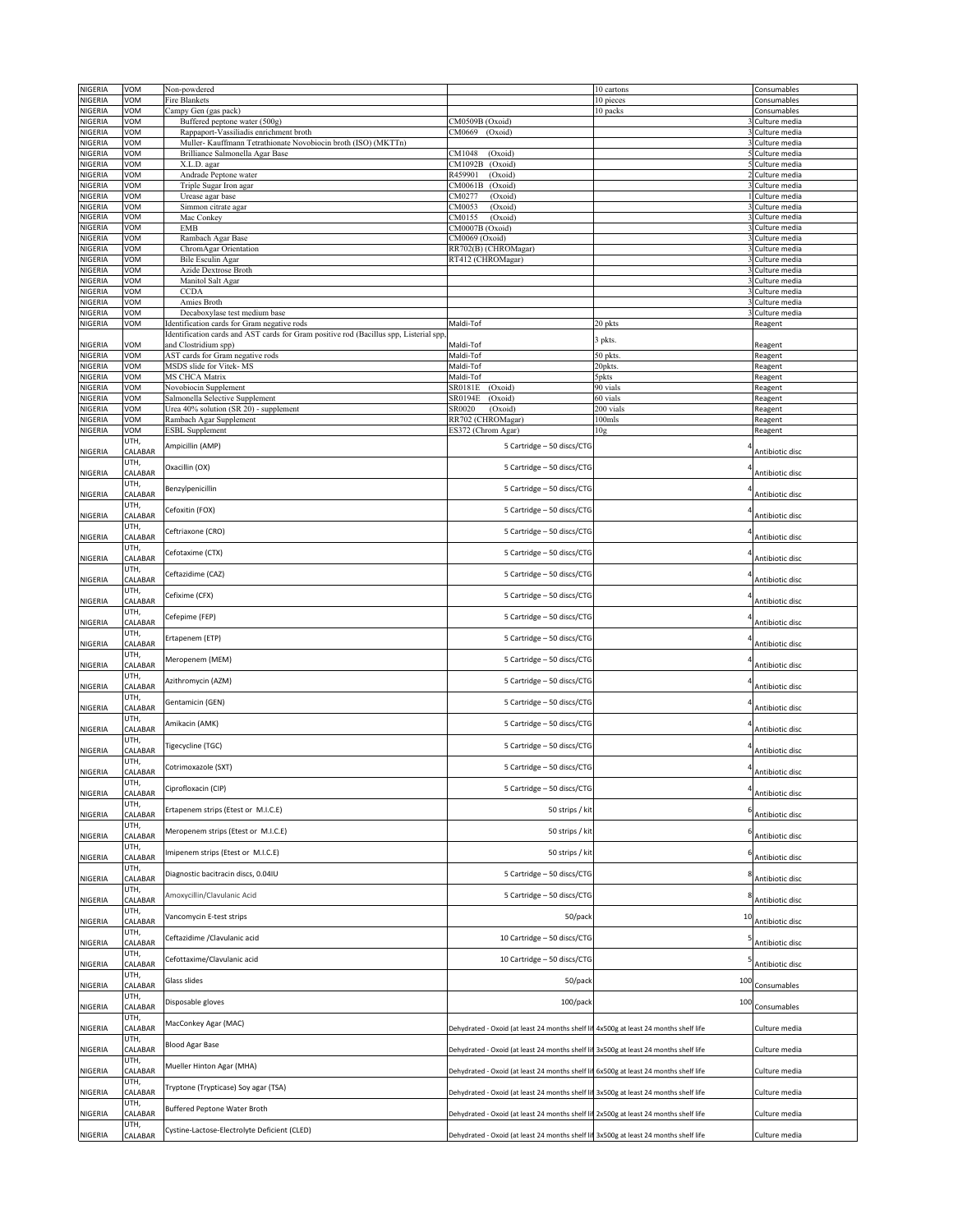| NIGERIA          | UTH,<br>CALABAR            | XLD agar                                                        | Dehydrated - Oxoid (at least 24 months shelf lit                                               | 4x500g at least 24 months shelf life                                         | Culture media                  |
|------------------|----------------------------|-----------------------------------------------------------------|------------------------------------------------------------------------------------------------|------------------------------------------------------------------------------|--------------------------------|
| NIGERIA          | UTH,<br>CALABAR            | Salmonella / Shigella (SS) agar                                 | Dehydrated - Oxoid (at least 24 months shelf lif 4x500g at least 24 months shelf life          |                                                                              | Culture media                  |
| NIGERIA          | UTH,<br>CALABAR            | Mannitol Selenite broth base                                    | Dehydrated - Oxoid (at least 24 months shelf lit                                               | 1x500g at least 24 months shelf life                                         | Culture media                  |
| NIGERIA          | UTH,<br>CALABAR            | Sodium biselenite                                               | Dehydrated - Oxoid (at least 24 months shelf li!                                               | 1x500g at least 24 months shelf life                                         | Culture media                  |
| NIGERIA          | UTH,<br>CALABAR            | Haemophilus Test Medium (HTM)                                   | Dehydrated - Oxoid (at least 24 months shelf lif                                               | 5x500g at least 24 months shelf life                                         | Culture media                  |
| NIGERIA          | UTH,<br>CALABAR            | GC selective agar                                               | Dehydrated - Oxoid (at least 24 months shelf li                                                | 1x500g at least 24 months shelf life                                         | Culture media                  |
| NIGERIA          | UTH,<br>CALABAR            | CTA agar                                                        | Dehydrated - Oxoid (at least 24 months shelf lif                                               | 4x500g at least 24 months shelf life                                         | Culture media                  |
| NIGERIA          | UTH,<br>CALABAR            | Hemoglobin powder                                               | Dehydrated - Oxoid (at least 24 months shelf I                                                 | 4x500g at least 24 months shelf life                                         | Culture media                  |
| NIGERIA          | UTH,<br>CALABAR            | Glucose                                                         | 500m                                                                                           |                                                                              | Reagent                        |
| NIGERIA          | UTH,<br>CALABAR            | API 20E kits Plus Reagents                                      | Pack (25 tests                                                                                 | 8 <sup>2</sup>                                                               | Reagent                        |
| NIGERIA          | UTH,<br>CALABAR            | API reagents: James,                                            | 2x5ml                                                                                          |                                                                              | Reagent                        |
| NIGERIA          | UTH,<br>CALABAR            | API reagents: TDA                                               | 2x5ml                                                                                          |                                                                              | Reagent                        |
| NIGERIA          | UTH,<br>CALABAR            | API reagents: Mineral oil                                       | 500ml:                                                                                         |                                                                              | Reagent                        |
| NIGERIA          | UTH,<br>CALABAR            | API reagents: Nit 1 and 2                                       | 4x5mls                                                                                         |                                                                              | Reagent                        |
| NIGERIA          | UTH,<br>CALABAR            | API reagents: Zn                                                | 2x10                                                                                           |                                                                              | Reagent                        |
| NIGERIA          | UTH,<br>CALABAR            | Glycerol                                                        | 500 ml                                                                                         |                                                                              | Reagent                        |
| NIGERIA          | UTH,<br>CALABAR            | Dimethyl sulfoxide (DMSO)                                       | 100 ml                                                                                         |                                                                              | Reagent                        |
| NIGERIA          | UTH,<br>CALABAR            | Hydrogen peroxide (H2O2)                                        | 1 <sub>l</sub>                                                                                 |                                                                              | Reagent                        |
| NIGERIA          | UTH,<br>CALABAR            | Gram stain kits                                                 | 4 X 250 mL bottle or equivalent                                                                |                                                                              | Reagent                        |
| NIGERIA          | UTH,<br>CALABAR            | Rabbit plasma                                                   | 15 ml                                                                                          |                                                                              | Reagent                        |
| NIGERIA          | UTH,<br>CALABAR            | <b>DNAse Agar</b>                                               | 500g                                                                                           |                                                                              | Reagent                        |
| NIGERIA          | UTH,<br>CALABAR            | Optochin discs                                                  | 50 discs per cartridge                                                                         | 1                                                                            | Reagent                        |
| NIGERIA          | UTH,<br>CALABAR            | Oxidase strips (Oxoid)                                          | 100/pack                                                                                       |                                                                              | Reagent                        |
| NIGERIA          | UTH,<br>CALABAR            | Salmonella Polyvalent O                                         | 2 mL/via                                                                                       |                                                                              | Reagent                        |
| NIGERIA          | UTH,<br>CALABAR            | Salmonella Polyvalent H                                         | 2 mL/vial                                                                                      |                                                                              | Reagent                        |
| NIGERIA          | UTH,<br>CALABAR            | Typhi Vi Standard Serum                                         | 2 mL/via                                                                                       |                                                                              | Reagent                        |
| NIGERIA          | UTH,<br>CALABAR            | Full set of Salmonella antisera                                 | 1 kit                                                                                          |                                                                              | Reagent                        |
| NIGERIA          | UTH,<br>CALABAR            | Shigella Grouping Antisera                                      | 1 kit                                                                                          |                                                                              | Reagent                        |
| NIGERIA          | UTH,<br>CALABAR            | X-factor                                                        | 50 disc                                                                                        |                                                                              | Reagent                        |
| NIGERIA          | UTH,<br>CALABAR            | V-factor                                                        | 50 disc:                                                                                       |                                                                              | Reagent                        |
| NIGERIA          | UTH,<br>CALABAR            | K+V-factors                                                     | 50 discs                                                                                       |                                                                              | Reagent                        |
| NIGERIA          | UTH,<br>CALABAR            | Defibrinated horse blood                                        | 100 mL                                                                                         | 5                                                                            | Reagent                        |
| NIGERIA          | UTH,<br>CALABAR            | Colistin / polymyxin B powder or preprepared broth dilution kit |                                                                                                | 10                                                                           | Reagent                        |
| NIGERIA          | UTH,<br>CALABAR            | 200 microlitre filtered pipette tips for Vitek 2                | 500/pack                                                                                       |                                                                              | Reagent                        |
| NIGERIA          | UTH,<br>CALABAR            | Skimmed milk media(Oxoid)                                       | 500g                                                                                           |                                                                              | Reagent                        |
| NIGERIA          | UTH,<br>CALABAR            | Sodium deoxycholate for bile solubility                         | 100 <sub>€</sub>                                                                               |                                                                              | Reagent                        |
| NIGERIA          | UTH,<br>CALABAR            | Isovitalex                                                      | 5x10mls                                                                                        |                                                                              | Reagent                        |
| NIGERIA          | UTH,<br>CALABAR            | Haemophilus Test Medium supplement                              | 10x7.5mg                                                                                       | 10                                                                           | Reagent                        |
| NIGERIA          | UTH,<br>CALABAR            | Bile eschulin agar (Oxoid)                                      | 500g                                                                                           |                                                                              | Reagent                        |
| NIGERIA          | UTH,<br>CALABAR            | VITEK®0.45% SALINE BOTTLES                                      | 12/1000ml bottles                                                                              |                                                                              | Reagent                        |
| NIGERIA          | UTH,<br>CALABAR            | VITEK 2: Dispensette III                                        |                                                                                                |                                                                              | Reagent                        |
| NIGERIA          | UTH,<br>CALABAR            | VITEK® 2 GN ID Card                                             | 20/pkt                                                                                         | 50                                                                           | Reagent                        |
| NIGERIA          | UTH,<br>CALABAR            | VITEK® 2 GP ID Card                                             | 20/pkt                                                                                         | 50                                                                           | Reagent                        |
| NIGERIA          | UTH,<br>CALABAR            | VITEK®2 YST ID Card                                             | 20/pkt                                                                                         | 20                                                                           | Reagent                        |
| NIGERIA          | UTH,<br>CALABAR            | VITEK® 2 AST-GN Card                                            | 20/pkt                                                                                         | 50                                                                           | Reagent                        |
| NIGERIA          | UTH,<br>CALABAR            | VITEK® 2 AST-GP Card                                            | 20/pkt                                                                                         | 50                                                                           | Reagent                        |
| NIGERIA          | UTH,<br>CALABAR            | VITEK® 2 AST-YST Card                                           | 20/pkt                                                                                         | 20                                                                           | Reagent                        |
| NIGERIA          | UTH,<br>CALABAR            | HD001                                                           | set of 4 (for 90 mm plate and 5-6 discs                                                        |                                                                              |                                |
| ZAMBIA<br>ZAMBIA | <b>CVRI</b><br><b>CVRI</b> | Listeria Agar<br>Manitol Salt Agar                              | Dehydrated - Oxoid (at least 24 months shelf I<br>Dehydrated - Oxoid (at least 24 months shelf | 1x500g at least 24 months shelf life<br>1x500g at least 24 months shelf life | Culture media<br>Culture media |
| ZAMBIA           | <b>CVRI</b>                | <b>Blood Agar</b>                                               | Dehydrated - Oxoid (at least 24 months shelf I                                                 | 1x500g at least 24 months shelf life                                         | Culture media                  |